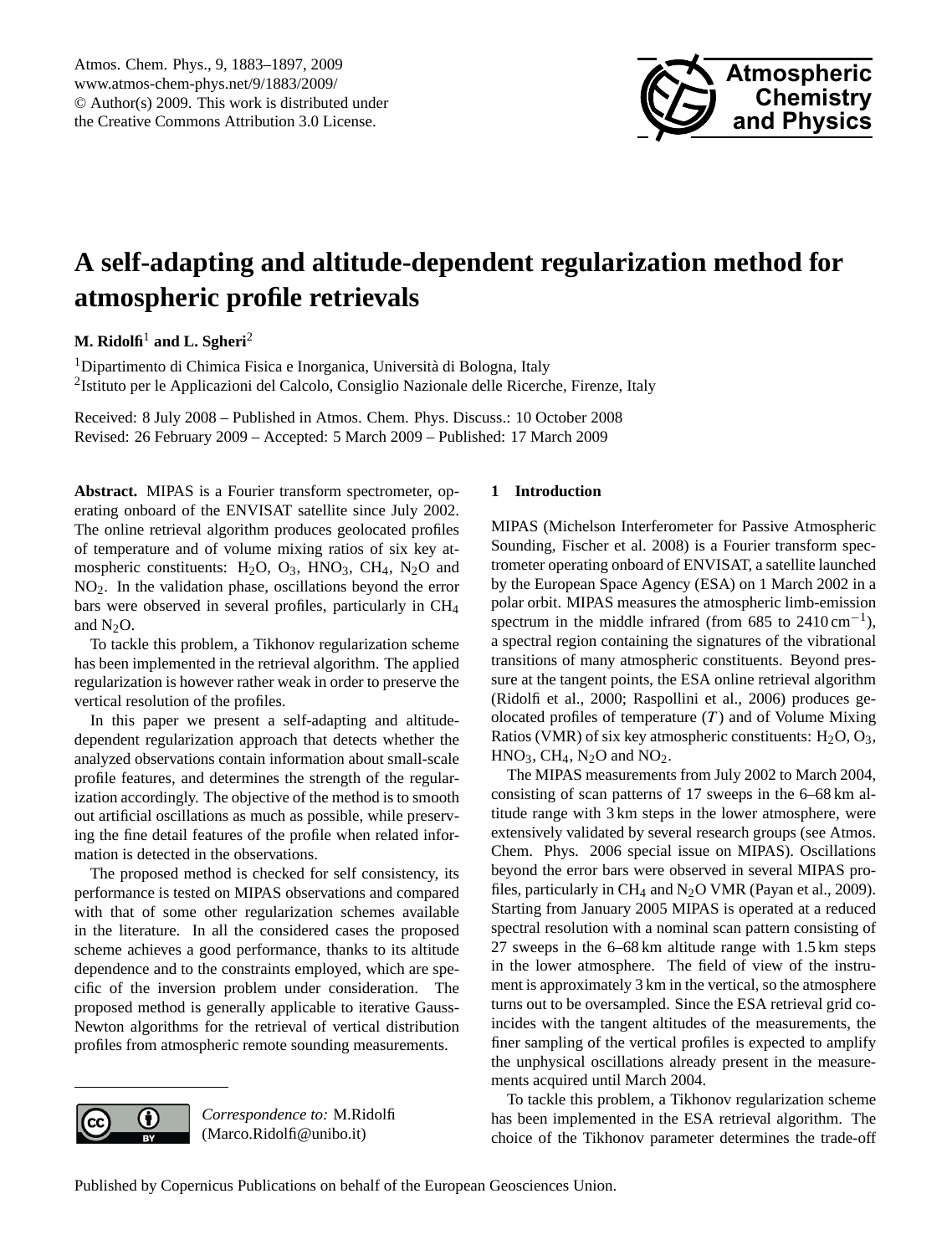between the smoothing of the oscillations and the preservation of small-scale features. In the ESA retrieval the adopted choice for the strength of the regularization is rather conservative, to guarantee that small-scale profile features in the altitude domain are preserved [\(Ceccherini,](#page-13-4) [2005\)](#page-13-4).

In this paper we present a self-adapting and altitudedependent regularization approach that detects whether the actual observations contain information about small-scale profile features, and determines the strength of the regularization accordingly. The objective of the method is to smooth out artificial oscillations as much as possible, while preserving the fine detail features of the profile when related information is detected in the observations.

In Sect. [2](#page-1-0) we outline the theoretical background of the developed regularization scheme. In Sect. [3](#page-4-0) we show a series of tests focusing on a single MIPAS limb scan. In Sect. [4](#page-7-0) we analyze the performance of the method on the basis of a full MIPAS orbit, first using simulated data and then real measurements. Finally in Sect. [5](#page-11-0) we draw conclusions and outline the future developments.

## <span id="page-1-0"></span>**2 Theoretical basis**

Ill-conditioning is a common feature of many inverse atmospheric problems. In the case of the retrieval of vertical atmospheric profiles from spectroscopic limb measurements, ill-conditioning produces oscillations in the retrieved profiles beyond the error margins defined by the mapping of the measurement noise into the solution. Altitude dependent systematic errors such as the forward/reverse differences analyzed in [Kleinert et al.](#page-13-5) [\(2007\)](#page-13-5) may also trigger oscillations. Tikhonov regularization is often used to improve the conditioning of the inversion. Smoother profiles are obtained by penalizing the oscillating solutions in the inversion formula.

Let  $y = f(x)$  be the forward problem, where y is the mdimensional vector of the observations with error covariance matrix  $S_y$ ,  $f$  is the forward model, function of the *n*dimensional atmospheric state vector  $x$ . The Tikhonov solution is the state vector  $x_t$  minimizing the following cost function:

<span id="page-1-1"></span>
$$
\xi^{2} = \|\mathbf{S}_{\mathbf{y}}^{-\frac{1}{2}}(\mathbf{y} - \mathbf{f}(\mathbf{x}))\|^{2} + \lambda \|\mathbf{L}(\mathbf{x}_{\mathbf{s}} - \mathbf{x})\|^{2}
$$
 (1)

where  $\|\cdot\|$  is the  $\ell_2$  norm,  $x_s$  is an a-priori estimate of the solution, **L** is a  $l \times n$  matrix operator, usually approximating the  $i-th$  order vertical derivative ( $i=0, 1, 2$ ). Note that normally  $l=n-i$ . Finally  $\lambda$  is the non-negative scalar Tikhonov parameter driving the strength of the regularization. The first term of the right side of Eq. [\(1\)](#page-1-1) is referred as  $\chi^2$  and represents the cost function minimized in the least-squares approach.

The choice of  $\lambda$  is a crucial step. If the selected  $\lambda$  is too small, a poor regularization will be achieved, whilst if  $\lambda$  is too large,  $Lx_t$  will be strongly biased toward  $Lx_s$ . Many general methods have been proposed for the selection of  $\lambda$ , such as cross validation [\(Allen,](#page-12-0) [1974\)](#page-12-0), generalized cross validation (GCV) [\(Wahba,](#page-14-0) [1977](#page-14-0) and [Golub et al.,](#page-13-6) [1979\)](#page-13-6), the Lcurve method (LC) [\(Lawson and Hanson,](#page-13-7) [1974](#page-13-7) and [Hansen,](#page-13-8) [1992\)](#page-13-8) and the discrepancy principle [\(Morozov,](#page-13-9) [1993\)](#page-13-9). See e.g. [Choi et al.](#page-13-10) [\(2007\)](#page-13-10) for a recent paper on the comparison of the various techniques. See also the monographic issue of June 2008 of the Inverse Problems journal.

On the other hand better results may be expected if the operator **L** and the value of  $λ$  are adapted to the problem under investigation. The following references deal with the inversion of atmospheric state parameters. The LC method has been adopted in [Schimpf and Schreier](#page-13-11) [\(1997\)](#page-13-11) and more recently in [Doicu et al.](#page-13-12) [\(2004\)](#page-13-12). A-priori estimates of the degrees of freedom or of the retrieval error have been used by [Steck](#page-14-1) [\(2002\)](#page-14-1) to get  $\lambda$ . Alternatively [Sofieva et al.](#page-14-2) [\(2004\)](#page-14-2) tested both the discrepancy principle and vertical resolution requirements for the determination of λ. The error consistency (EC) method proposed by [Ceccherini](#page-13-4) [\(2005\)](#page-13-4) determines  $\lambda$  analytically by imposing the consistency of the difference between the regularized and the unregularized profiles with the error bars of the regularized profile.

In this paper we propose an altitude-dependent regularization scheme. Though there are more general mathematical formulations we only treat the case of a diagonal  $l \times l$  positive semi-definite matrix  $\Lambda$ . Assuming that  $\frac{d^i x}{dt^i}$  $dz^i$  $\Big|_{z=z_j} \sim (\mathbf{L}x)_j,$ we may think of  $\Lambda_{jj}$  as the regularization strength at altitude  $z_i$ . Thus we may speak of a vertical profile of  $\Lambda$ . Then Eq. [\(1\)](#page-1-1) becomes:

<span id="page-1-2"></span>
$$
\xi^{2} = (\mathbf{y} - \mathbf{f}(\mathbf{x}))^{T} \mathbf{S}_{y}^{-1} (\mathbf{y} - \mathbf{f}(\mathbf{x}))
$$
  
 
$$
+(\mathbf{x}_{s} - \mathbf{x})^{T} \mathbf{L}^{T} \mathbf{\Lambda} \mathbf{L} (\mathbf{x}_{s} - \mathbf{x}).
$$
 (2)

Historically, the first idea of a variable regularization, the so-called *localized Tikhonov regularization* has been successfully used in the case of Volterra integral equations (see [Lamm](#page-13-13) [\(1999\)](#page-13-13) for a good survey). To the best of our knowledge, only few papers deal with variable regularization in other fields. In a recent paper [Modarresi and Golub](#page-13-14) [\(2007\)](#page-13-14) show that a vectorial version of the GCV achieves better results than the ordinary scalar version for an image reconstruction problem.

A method for calculating altitude dependent Tikhonov constraints for atmospheric retrievals was previously introduced in [Kulawik et al.](#page-13-15) [\(2006\)](#page-13-15), where combinations of 0th, 1st, and 2nd order Tikhonov constraints were considered. The polynomial weights of the constraints were selected by optimizing a function of the mean a posteriori error covariance and degrees of freedom. Pre-determined altitudedependent 0th and 1st order Tikhonov constraints are currently used for temperature, water, ozone, methane, and carbon monoxide nadir TES retrievals, as described in [Bowman](#page-12-1) [et al.](#page-12-1) [\(2006\)](#page-14-3). In [Steinwagner and Schwarz](#page-14-3) (2006),  $\Lambda = \lambda S_h$ and  $S_h$  is a diagonal matrix containing the reciprocal of the a-priori estimation of the profile.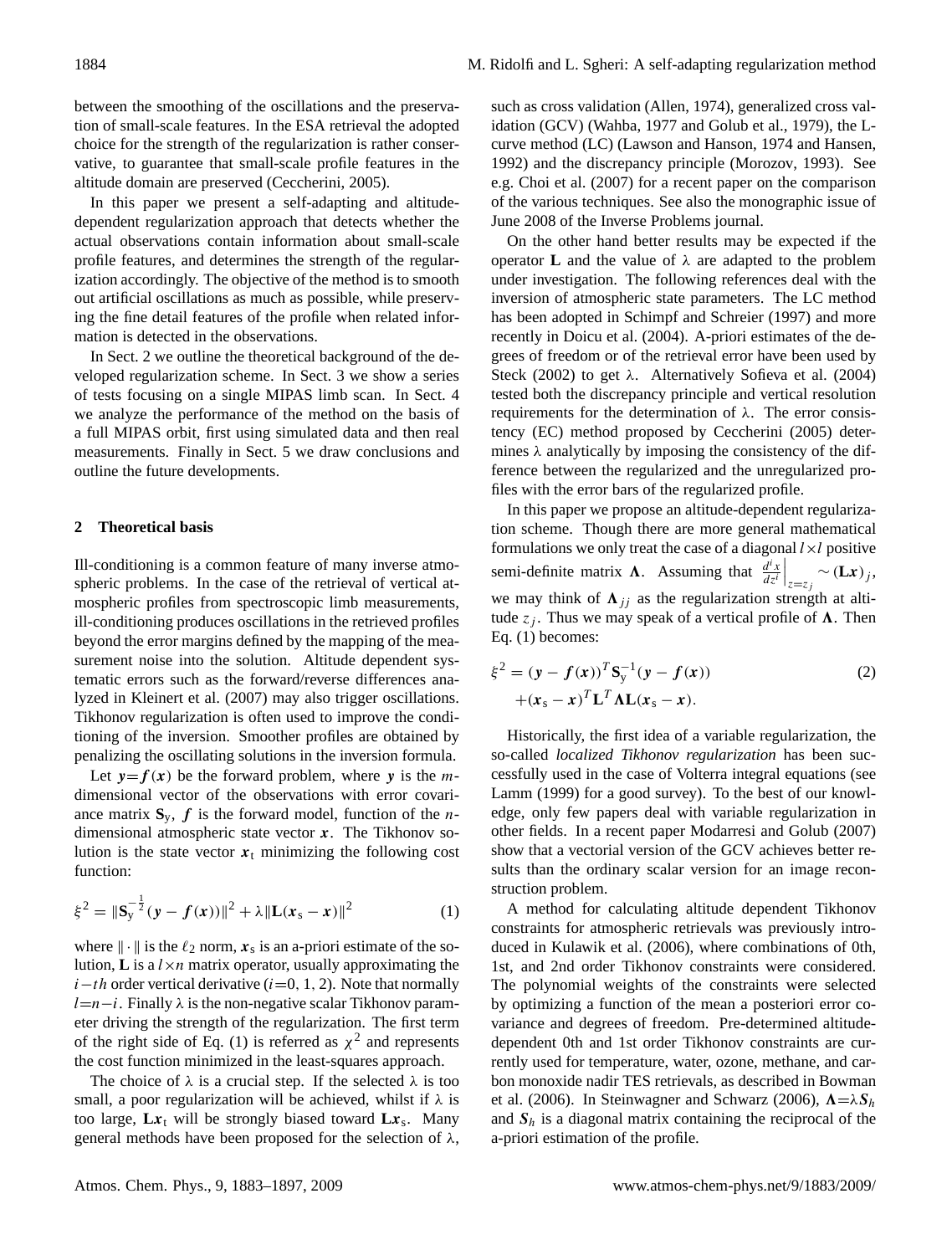Methods like LC, EC and the altitude-dependent methods proposed in this paper derive  $\Lambda$  taking into account the achieved  $\chi^2$ . The  $\chi^2$  quantifies the compliance of the regularized profile with the available observations through the matrix **S**y. Oscillations produced by systematic errors not accounted for in **S**<sup>y</sup> may be nevertheless smoothed out, even if  $\Lambda$  is determined regardless of them.

In this paper we test altitude-dependent regularization methods determining a profile of  $\Lambda$  as the result of the minimization of a target function. After the  $\Lambda$ -profile is obtained, Eq. [\(2\)](#page-1-2) is solved via an iterative Gauss-Newton scheme.

Let k be the iteration count, **K** be the  $m \times n$  Jacobian matrix of  $f$  in  $x_k$ , then the Gauss-Newton iteration for the minimization of Eq. [\(2\)](#page-1-2) is:

<span id="page-2-4"></span>
$$
x_{k+1} = x_k + (\mathbf{K}^T \mathbf{S}_y^{-1} \mathbf{K} + \mathbf{L}^T \mathbf{\Lambda} \mathbf{L})^{-1}
$$
  

$$
[\mathbf{K}^T \mathbf{S}_y^{-1} (\mathbf{y} - f(\mathbf{x}_k)) + \mathbf{L}^T \mathbf{\Lambda} \mathbf{L} (\mathbf{x}_s - \mathbf{x}_k)].
$$
 (3)

For the determination of  $\Lambda$ , we will use the unregularized iterate solution  $x_{LS} \equiv x_{k+1}(\Lambda=0)$ . To get  $x_{LS}$ , the inversion of  $\mathbf{K}^T \mathbf{S}_y^{-1} \mathbf{K}$  is required. If this matrix is singular or too much ill-conditioned optimal estimation (OE) and/or Levenberg-Marquardt (LM) solutions (see e.g. [Rodgers](#page-13-16) [2000\)](#page-13-16) can be used instead of  $x_{LS}$ . For example, if OE is used, Eq. [\(2\)](#page-1-2) becomes:

<span id="page-2-0"></span>
$$
\xi^{2} = (\mathbf{y} - \mathbf{f}(\mathbf{x}))^{T} \mathbf{S}_{y}^{-1} (\mathbf{y} - \mathbf{f}(\mathbf{x}))
$$
\n
$$
+(\mathbf{x}_{a} - \mathbf{x})^{T} \mathbf{S}_{a}^{-1} (\mathbf{x}_{a} - \mathbf{x}) + (\mathbf{x}_{s} - \mathbf{x})^{T} \mathbf{L}^{T} \mathbf{\Lambda} \mathbf{L} (\mathbf{x}_{s} - \mathbf{x})
$$
\n(4)

where  $x_a$  is an a-priori estimate of the profile x with covariance matrix  $S_a$ . Both  $x_a$  and  $x_s$  are estimates of the solution, however usually  $x_a$  constrains the values of the profile, while  $x<sub>s</sub>$  constrains its derivatives. Therefore two different symbols are used. The iterative solution of Eq. [\(4\)](#page-2-0) is:

<span id="page-2-1"></span>
$$
x_{k+1} = x_k + \left(\mathbf{K}^T \mathbf{S}_y^{-1} \mathbf{K} + \mathbf{S}_a^{-1} + \mathbf{L}^T \mathbf{\Lambda} \mathbf{L}\right)^{-1} \tag{5}
$$

$$
\left[\mathbf{K}^T \mathbf{S}_y^{-1} (\mathbf{y} - f(\mathbf{x}_k)) + \mathbf{S}_a^{-1} (\mathbf{x}_a - \mathbf{x}_k) + \mathbf{L}^T \mathbf{\Lambda} \mathbf{L} (\mathbf{x}_s - \mathbf{x}_k)\right].
$$

When Eq. [\(5\)](#page-2-1) is used, set  $x_{OE} \equiv x_{k+1}(\Lambda=0)$ . The LM solution with damping factor  $\alpha$  can also be represented with Eq. [\(5\)](#page-2-1), by setting  $S_a^{-1} = \alpha I$  and  $x_a = x_k$ . The OE/LM modifications permit to apply the method also in the case of singular or severely ill-conditioned  $\mathbf{K}^T \mathbf{S}_{y}^{-1} \mathbf{K}$  matrices by adding the term  $S_a^{-1}$ . In fact, with the OE/LM modifications the matrix to be inverted is  $\mathbf{K}^T \mathbf{S}_{y}^{-1} \mathbf{K} + \mathbf{S}_{a}^{-1}$ . Since we want to use Tikhonov regularization, the only purpose of  $S_a^{-1}$  is to permit the inversion of  $\mathbf{K}^T \mathbf{S}_y^{-1} \mathbf{K} + \mathbf{S}_a^{-1}$  with reasonably small numerical errors. Therefore this term should be chosen positive definite, diagonal or diagonally dominant and kept as small as possible.

Fix any  $\Lambda$  and let  $x_{\Lambda}$  be the profile minimizing Eq. [\(4\)](#page-2-0). For moderately non-linear problems and a suitable initial guess,  $x_k$  converges to  $x_\Lambda$ . The covariance matrix  $S_\Lambda$  mapping the measurement error  $S_y$  into the solution  $x_A$  is given by:

<span id="page-2-5"></span>
$$
\mathbf{S}_{\Lambda} = \left(\mathbf{K}^{T}\mathbf{S}_{y}^{-1}\mathbf{K} + \mathbf{S}_{a}^{-1} + \mathbf{L}^{T}\boldsymbol{\Lambda}\mathbf{L}\right)^{-1}\mathbf{K}^{T}\mathbf{S}_{y}^{-1}\mathbf{K}
$$
(6)  

$$
\left(\mathbf{K}^{T}\mathbf{S}_{y}^{-1}\mathbf{K} + \mathbf{S}_{a}^{-1} + \mathbf{L}^{T}\boldsymbol{\Lambda}\mathbf{L}\right)^{-1}.
$$

In the linear approximation, the spatial response function of  $x<sub>A</sub>$  is represented [\(Rodgers,](#page-13-16) [2000\)](#page-13-16) by the averaging kernel matrix (AK)  $A_{\Lambda}$  given by:

<span id="page-2-6"></span>
$$
\mathbf{A}_{\Lambda} = \left(\mathbf{K}^{T}\mathbf{S}_{y}^{-1}\mathbf{K} + \mathbf{S}_{a}^{-1} + \mathbf{L}^{T}\mathbf{\Lambda}\mathbf{L}\right)^{-1}\mathbf{K}^{T}\mathbf{S}_{y}^{-1}\mathbf{K}.
$$
 (7)

Vertical resolution is a measure of the dispersion of the signal, usually calculated via the averaging kernel  $A_\Lambda$ . Still following [Rodgers](#page-13-16) [\(2000\)](#page-13-16), there are many practical ways of measuring the vertical resolution, such as the full width at half height (FWHH) of the AK rows:

<span id="page-2-2"></span>
$$
v_i = \frac{\sum_{j=1}^{n} (\mathbf{A}_{\Lambda})_{ij} (z_{j-1} - z_{j+1})}{2(\mathbf{A}_{\Lambda})_{ii}} \tag{8}
$$

where  $z_j$ ,  $j=1, \ldots, n$  are the altitudes, and  $z_0=z_1+(z_1-z_2)$ ,  $z_{n+1} = z_n + (z_n - z_{n-1})$ . Note that AK rows not peaking at the diagonal element are penalized by Eq. [\(8\)](#page-2-2), which in this case provides an overestimate of the FWHH. Throughout this pa-per, we use a modified version of Eq. [\(8\)](#page-2-2), with  $|\mathbf{A}_{\Lambda}|_{ij}$  in place of  $(A_{\Lambda})_{ij}$  in order to penalize also the negative lobes of the averaging kernel. When  $A_{\Lambda} = I$ , Eq. [\(8\)](#page-2-2) provides the vertical step  $\Delta z_i=(z_{i-1}-z_{i+1})/2$  of the retrieval grid. The Backus-Gilbert spread [\(Rodgers,](#page-13-16) [2000\)](#page-13-16) is an alternative measure of the vertical resolution. However, in our tests it provided similar results while being more demanding from the computational point of view.

#### 2.1 Altitude-dependent regularization methods

In this paper we compare a new altitude-dependent approach for the determination of  $\Lambda$  that we call variable strength (VS) with two other altitude-dependent methods.

A) In the VS method  $\Lambda$  is determined as the minimiser of the following target function:

<span id="page-2-3"></span>
$$
\psi_{\text{VS}}(\mathbf{\Lambda}) = \frac{1}{\overline{\mathbf{x}}_{\Lambda}} \sqrt{\sum_{j=1}^{n} (\mathbf{S}_{\Lambda})_{jj} + \sqrt{(\chi^{2}(\mathbf{\Lambda}) - \chi^{2}(0) - n w_{e}^{2})^{+}}}
$$
(9)  
+ 
$$
\frac{1}{\overline{\mathbf{\Delta}z}} \sqrt{\sum_{j=1}^{n} \left[ (v_{j}(\mathbf{x}_{\Lambda}) - w_{r} \Delta z_{j})^{+} \right]^{2}}
$$

where the bar over a vector stands for the average of the vector elements, and a superscript  $+$  stands for the positive part of a function. Finally,  $w_e$  and  $w_r$  are tunable parameters.

Formula [\(9\)](#page-2-3) selects a  $\Lambda$ -profile minimizing the error of the regularized profile (first term of  $\psi_{VS}$ ), with penalization terms that are effective when: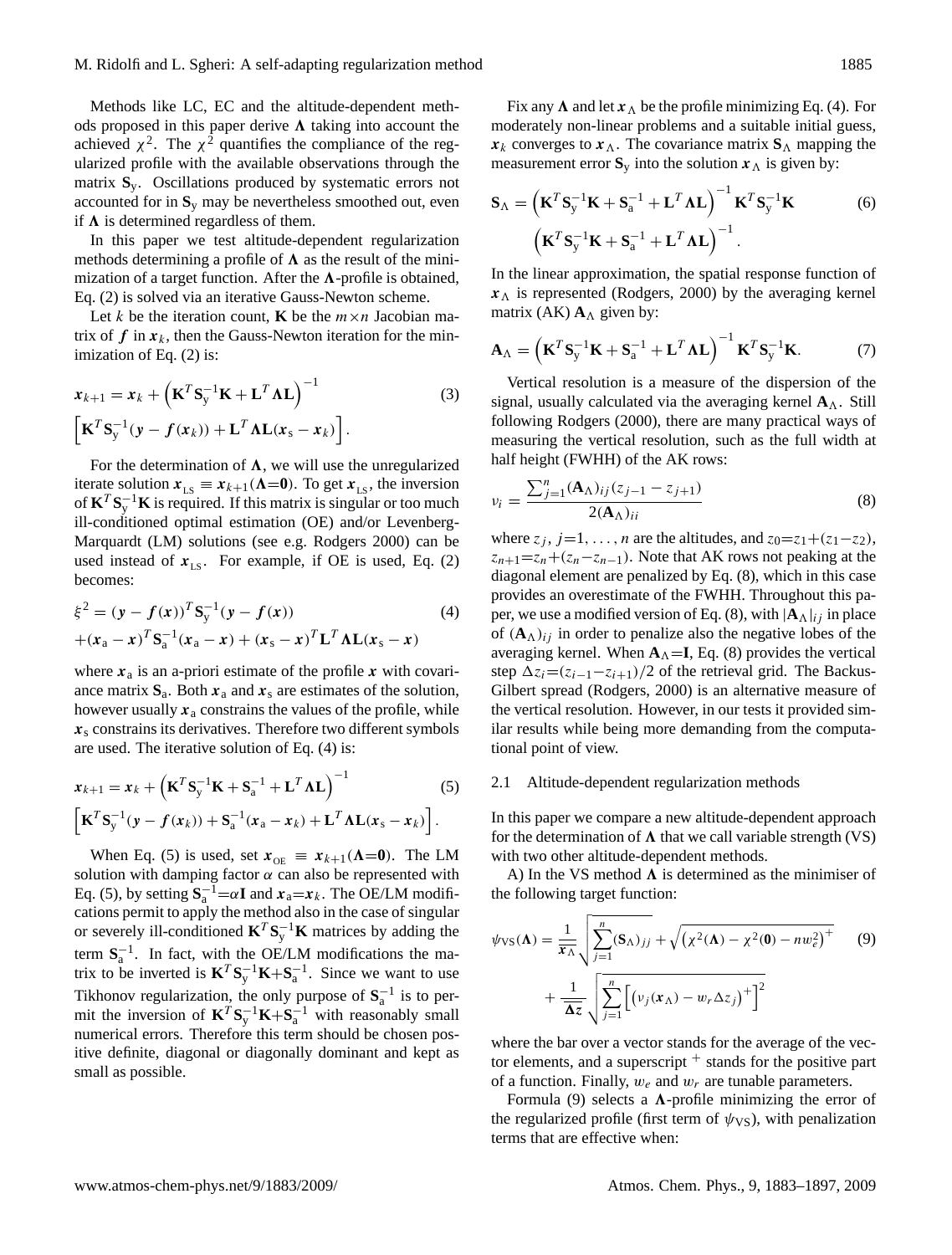- (i) the  $\chi^2$  of the regularized solution ( $\chi^2(\Lambda)$ ) increases beyond a threshold  $nw_e^2$  with respect to the  $\chi^2$  of the unregularized solution (second term of  $\psi$ <sub>VS</sub>), and/or
- (ii) at some altitude  $z_i$  the vertical resolution of the regularized solution is degraded beyond a factor  $w_r$  with respect to  $\Delta z_i$  (third term of  $\psi_{\rm VS}$ ).

In other words, we aim at the strongest regularization which leads to a profile (i) compatible with the available observations and (ii) with a vertical resolution not degraded beyond a pre-defined margin.

The calculation of  $\psi_{VS}$  requires the evaluation of  $\chi^2(\Lambda)$ . This quantity is known only after the forward model  $f(x_{\Lambda})$ is calculated. Since this is a very time consuming operation, we use an approximation of  $\chi^2(\Lambda)$  in Eq. [\(9\)](#page-2-3). We have:

<span id="page-3-1"></span>
$$
\Delta \chi^2 \equiv \chi^2(\mathbf{\Lambda}) - \chi^2(\mathbf{0}) = (\mathbf{y} - f(\mathbf{x}_{k+1}))^T \mathbf{S}_y^{-1}
$$
(10)  

$$
(\mathbf{y} - f(\mathbf{x}_{k+1})) - (\mathbf{y} - f(\mathbf{x}_{\text{OE}}))^T \mathbf{S}_y^{-1} (\mathbf{y} - f(\mathbf{x}_{\text{OE}})).
$$

It is possible to linearise f about  $x_k$ , obtaining:

<span id="page-3-0"></span>
$$
f(\mathbf{x}_{k+1}) \sim f(\mathbf{x}_k) + \mathbf{K}(\mathbf{x}_{k+1} - \mathbf{x}_k)
$$
  
\n
$$
f(\mathbf{x}_{\text{OE}}) \sim f(\mathbf{x}_k) + \mathbf{K}(\mathbf{x}_{\text{OE}} - \mathbf{x}_k).
$$
\n(11)

Inserting Eq. [\(11\)](#page-3-0) in Eq. [\(10\)](#page-3-1), after some algebraic manipulations we obtain:

<span id="page-3-2"></span>
$$
\Delta \chi^2 \sim (\mathbf{x}_{k+1} - \mathbf{x}_{\text{OE}})^T
$$
\n
$$
\left[ -2\mathbf{K}^T \mathbf{S}_y^{-1} (\mathbf{y} - \mathbf{f}(\mathbf{x}_k)) + \mathbf{S}_x^{-1} (\mathbf{x}_{k+1} + \mathbf{x}_{\text{OE}} - 2\mathbf{x}_k) \right]
$$
\n(12)

where  $S_x^{-1} \equiv K^T S_y^{-1} K$ . When no LM or OE modifications are employed,  $x_{OE} = x_{LS}$  and Eq. [\(12\)](#page-3-2) may be further simplified. If we extract the term  $\mathbf{K}^T \mathbf{S}_y^{-1}(\mathbf{y} - \mathbf{f}(\mathbf{x}_k))$  from Eq. [\(3\)](#page-2-4) with  $\Lambda = 0$  and plug it in Eq. [\(12\)](#page-3-2) we obtain:

<span id="page-3-3"></span>
$$
\Delta \chi^2 \sim (x_{k+1} - x_{LS})^T S_{x}^{-1} (x_{k+1} - x_{LS}).
$$
 (13)

Expression [\(13\)](#page-3-3) shows the meaning of the factor  $w_e$  in Eq. [\(9\)](#page-2-3): on average the regularized and the unregularized profiles should differ by less than a fraction  $w_e$  of the error bar of the unregularized profile. The averaging of residuals at different altitudes involved in the total  $\chi^2$  may in principle cause over-regularization if an isolated profile bump is encountered. Therefore we also tested some more restrictive versions of the second term of  $\psi_{VS}$ , in which the  $\chi^2$  increase is penalized at each individual altitude, similarly to the vertical resolution. The results however did not change significantly. Therefore we preferred to stay with the formulation of Eq. [\(9\)](#page-2-3) which checks the overall increase of the  $\chi^2$ , consistently with the actual implementation of the convergence criteria of the retrieval algorithm. Note that in the first term of Eq. [\(9\)](#page-2-3) the errors  $(S_{\Lambda})_{jj}$  are not individually normalized with  $(x_{\Lambda})_j$ , to avoid singularities when the profiles approach zero. This happens frequently for example in the case of  $HNO<sub>3</sub>$  profiles above 30 km. Should this choice cause problems in case of a retrieved profile with a pronounced vertical

variability (e.g.  $H_2O$ ), one of the following techniques may be used. The sum may be performed over  $(\mathbf{S}_{\Lambda})_{ij}/(\mathbf{x}_{\Lambda})_{j}$  (as suggested in the discussion phase of the present paper) and/or coefficients (either in the  $S_\Lambda$  or in the  $\Lambda$  matrices) may be damped in the altitude regions where  $x<sub>A</sub>$  is much larger than  $\overline{x_{\Lambda}}$ .

The parameters  $w_e$  and  $w_r$  drive the strength of the regularization. As outlined above, these parameters reflect general requirements on the retrieval and therefore they do not depend on the shape of the actual profile.

B) In the vectorial version of the GCV approach the optimal value of  $\Lambda$  is obtained as the minimiser of the target function  $\psi$ <sub>GCV</sub> defined as in [Modarresi and Golub](#page-13-14) [\(2007\)](#page-13-14). Within our framework  $\psi$ <sub>GCV</sub> becomes:

<span id="page-3-4"></span>
$$
\psi_{\rm GCV}(\Lambda) = \frac{\chi^2(\Lambda)}{\frac{1}{m} (m - \text{trace}(\mathbf{A}_{\Lambda}))^2}.
$$
 (14)

This expression shows that the GCV method selects a  $\Lambda$ -profile with the smallest possible number of degrees of freedom for the retrieval (given by trace( $\mathbf{A}_{\Lambda}$ )) compatibly with a small  $\chi^2(\Lambda)$ . In our implementation we calculate  $\chi^2(\Lambda) = \chi^2(0) + \Delta \chi^2$ , with  $\Delta \chi^2$  given by Eq. [\(12\)](#page-3-2) as in the VS method. The vertical resolution of the regularized profile is factored in the GCV method only through the  $\chi^2(\Lambda)$ . However, the  $\chi^2(\Lambda)$  may be not sensitive to vertical resolution, e.g. when attempting the retrieval of a constant vertical profile. In this case the GCV approach produces profiles with dramatically degraded vertical resolution. On the other hand, when  $m \gg n$  as in our case, the variation of the denominator in Eq. [\(14\)](#page-3-4) may be marginal compared with that of the numerator. Therefore, even with a mild dependence of  $\chi^2(\Lambda)$ on  $\Lambda$ , the regularization produced by the GCV method may be very weak.

C) To overcome the drawbacks of the GCV approach, we also tested a scaled GCV method (SGCV). In this method we first find a  $\Lambda$ -profile  $\Lambda_0$  with the GCV approach. Secondly we determine a scalar factor  $s_0$  by minimizing  $\psi_{VS}(s\Lambda_0)$ with respect to s. Then we take  $s_0\Lambda_0$  as the final  $\Lambda$ -profile. With this strategy we select the shape of the  $\Lambda$ -profile determined with the GCV method, subsequently we tune the overall strength of the regularization according to the constraints of the VS method that are more specific to the inversion problem under consideration.

## 2.2 Minimization of the target function  $\psi$

While the diagonal matrix  $\Lambda$  has always dimension  $l \times l$ , it is possible to represent the vertical  $\Lambda$ -profile with fewer base points. The required  $\Lambda(z_i)$  strengths are then calculated via linear interpolation in altitude between base points. This approach has the advantage of reducing the number of unknowns in the minimization of the  $\psi$  functions ( $\psi$ <sub>VS</sub> and  $\psi$ <sub>GCV</sub> defined in Sect. [2\)](#page-1-0), thus shortening the calculation time. The number of points used to represent the  $\Lambda$ -profile however should be sufficient to allow an adequate altitude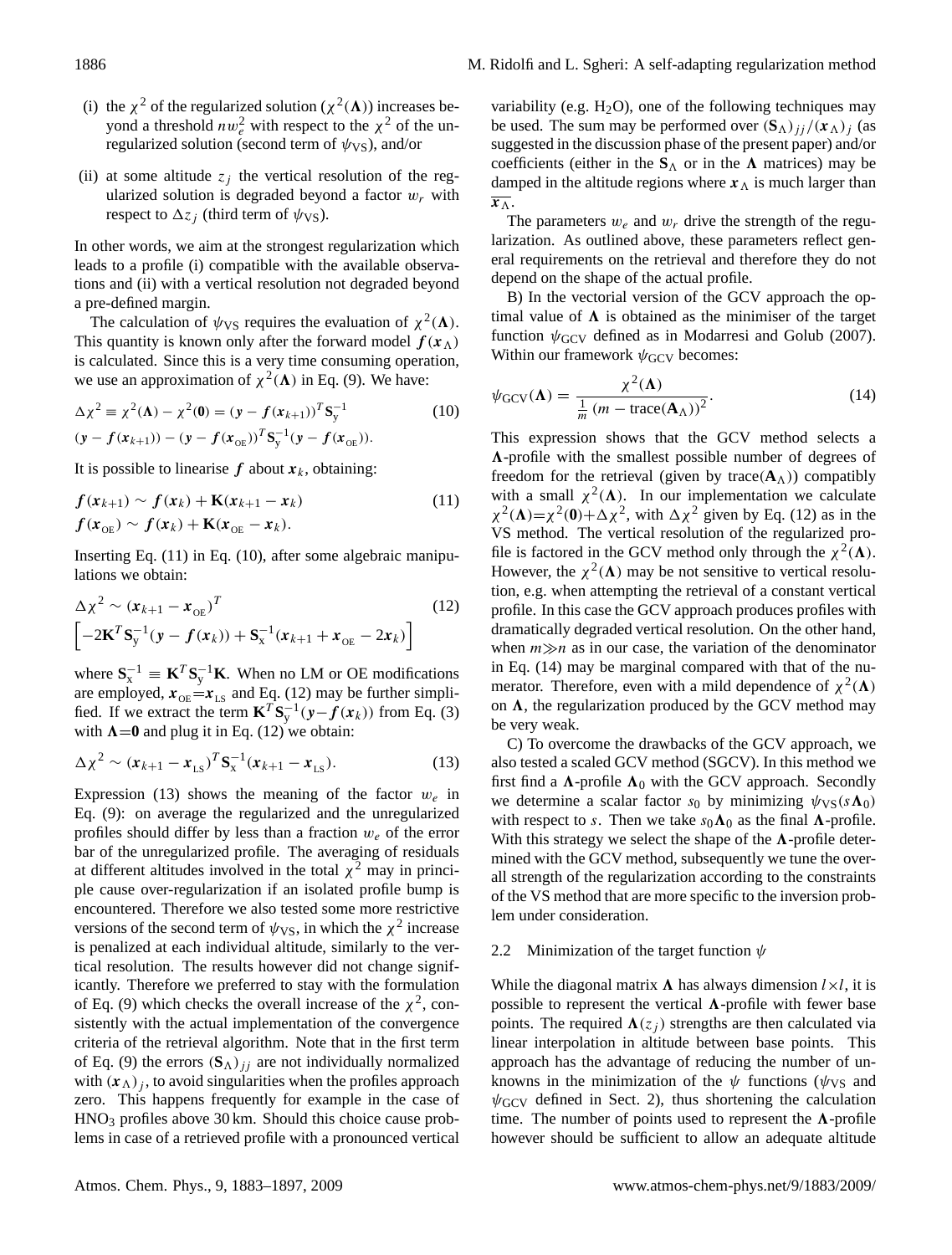variability of the regularization strength. On the other hand it is useless to employ more than  $l$  points for the representation of the  $\Lambda$ -profile. Note that the piecewise linear representation has the advantage that a change in a single coefficient produces only a localized change in the  $\Lambda$ -profile. In our implementation this feature helps stabilizing the minimization process, in the sense that the minimal  $\Lambda$ -profile does not depend on the initial guess.

Due to the large amount of local minima, analytical methods like conjugate gradients do not perform well when applied to the minimization of  $\psi$ . We found better results using the simulated annealing method (see e.g. [Press et al.,](#page-13-17) [1992,](#page-13-17) Sect. 10.9).

For the efficiency of the algorithm, we allow negative elements of the  $\Lambda$ -profile and take the absolute values, instead of bounding them to be positive. Fine tuning of the  $\Lambda$ -profile is not rewarded by the inversion procedure, therefore the minimization can be stopped as soon as the location of the minimum is approached. In this way it is possible to limit the computational overhead required by the minimization. The  $\Lambda$ -profile corresponding to the minimum of  $\psi$  depends on the vertical shape of the actual profile  $x_{OE}$  which, in turn, exhibits a large variability in the atmosphere. The lack of a preferred shape for the  $\Lambda$ -profile makes it impossible to predict an a-priori *annealing temperature* for which the process should be stopped. To avoid useless calculations, the process should also be stopped when repeatedly failing to reduce significantly the target function.

We tried several implementations of the simulated annealing method, and we found the best results with the routine SA of [Goffe](#page-13-18) [\(1994\)](#page-13-18). The settings of this routine were optimized according to the guidelines mentioned above. In this way we achieved a much faster convergence compared to the standard settings suggested by the authors.

## <span id="page-4-0"></span>**3 Retrievals from a single limb scan**

We implemented the VS regularization method in the Optimized Retrieval Model (ORM, see [Ridolfi et al.](#page-13-1) [2000;](#page-13-1) [Raspollini et al.](#page-13-2) [2006\)](#page-13-2) that is used by ESA for near real-time inversion of MIPAS data [\(Fischer et al.,](#page-13-0) [2008\)](#page-13-0). For comparison purposes, in the same code we also implemented the GCV and SGCV methods with a selectable switch. All of these methods can be applied either after each Gauss-Newton iteration or as a final step after the convergence of the inversion. However, in general we found that applying regularization after each iteration leads to heavier calculations and a slower convergence rate, with no benefits on the results (in agreement with findings reported in [Ceccherini et al.](#page-13-19) [2007\)](#page-13-19). As a consequence in all the test cases presented in this paper we applied the regularization only after reaching the convergence of the inversion. In all the tests presented we selected the regularization operator  $\mathbf{L} = \mathbf{L}_2$ , the second derivative operator, with an exception for the EC method which is implemented in the ORM with  $\mathbf{L}=\mathbf{L}_1$ . The choice  $\mathbf{L}=\mathbf{L}_2$  produces slightly better results when the profile varies almost linearly with altitude. The regularization schemes take into account the LM approach employed by the ORM, as outlined in Sect. [2.](#page-1-0) Since in practical cases it is always difficult to find reliable a-priori profile estimates, in this paper we always select  $x_s = 0$ . The joint choice of  $\mathbf{L} = \mathbf{L}_2$  and  $x_s = 0$  implies that retrieved profiles with shape deviating from a straight line will be penalized by the Tikhonov regularization term.

<span id="page-4-1"></span>3.1 Self-consistency test with synthetic observations from a single limb scan

In this subsection we test the self-consistency of the VS method and its capability to detect possible sharp profile features measured by the instrument. For this purpose we carried out a test  $O_3$  retrieval starting from synthetic observations. These observations were generated by the forward model included in the ORM (thus avoiding forward model errors), using the reference atmosphere model of [Remedios](#page-13-20) [et al.](#page-13-20)  $(2007)$  with the O<sub>3</sub> profile modified with a sharp bump in the 18–24 km altitude range. This modification reflects the double-peak feature sometimes observed in the real  $O_3$  profiles for instance in pre ozone hole conditions (see [Nemuc](#page-13-21) [and Dezafra,](#page-13-21) [2005\)](#page-13-21). Instrument features such as field of view, vertical scan pattern and spectral line–shape were adjusted to the MIPAS configuration adopted for the nominal reduced resolution measurements acquired from January 2005 onward [\(Dudhia,](#page-13-22) [2008\)](#page-13-22). Spectral measurement noise was added to synthetic observations. For altitudes  $\leq 40$  km the noise was chosen consistent with MIPAS specifications; for altitudes >40 km the noise was amplified by a factor 20 in order to obtain amplified oscillations in the unregularized retrieved profile. The VS regularization was applied after the convergence of the unregularized (LS) solution, using parameters  $(w_e, w_r) = (1, 5)$ . The altitude grid of the retrieved profiles consisted of 27 points, coinciding with the tangent points of the limb measurements, while the  $\Lambda$ -profile consisted of 27−2=25 points. In this particular test case we disabled the LM modification in the ORM.

Figure [1](#page-5-0) shows the results of the test. In panel (a) we show the reference profile (solid grey), the initial guess profile (dashed black), the unregularized LS solution (dotted red) and the regularized VS solution (solid blue). The initial guess profile was obtained by multiplying the climatological profile by a factor of 1.3 and with no bump modification. The VS method was able to distinguish between the oscillations of the LS solution due to lack of stability (mainly in the 40–70 km height range, where the error has been artificially amplified) and the real bump present in the reference profile. In the 40–70 km range the oscillations were smoothed out thanks to the large error bars of the LS solution. On the other hand the real bump was retained since the relatively small error bars in this altitude region prevented a strong smoothing. As required by the VS method, on average the VS profile is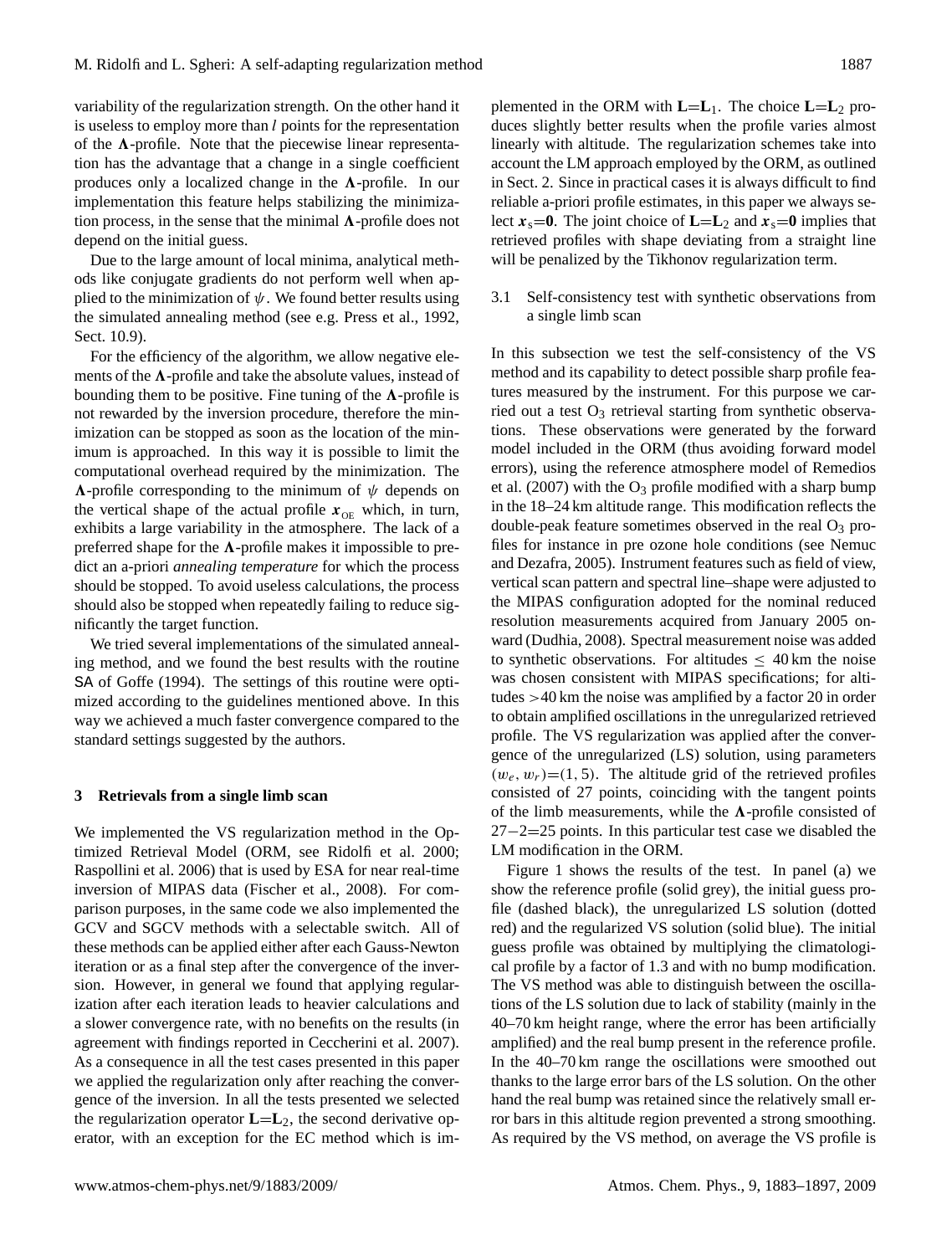

<span id="page-5-0"></span>and retrieved profiles; (b) estimated retrieval errors and actual difference between retrieved and reference profiles; (c) vertical resolution; (d) **Fig. 1.** Simulated O<sub>3</sub> retrieval with amplified noise above 40 km and artificial bump added from 18 to 24 km: (a) Reference, initial guess  $\Lambda$ -profile.

Eq. [\(6\)](#page-2-5). This error is however consistent with the LS error duces a noticeable smoothing error, which is not included in the VS solution. Only below 18 km the regularization intro- $\ddot{\phantom{0}}$  50 and the actual percentage difference between the VS and red) and VS (dashed blue) solutions (obtained from Eq. [6\)](#page-2-5) which shows the percentage retrieval errors of the LS (dotted bounds and is quite small in absolute value  $(< 0.1$  ppmv), the  $\geq$ a<br>it<br>Du consistent with the LS profile within a fraction  $w_e=1$  of the LS error bars. This result is illustrated in panel (b) of Fig. [1](#page-5-0) the reference profiles (solid blue), i.e. the actual error. We note that this difference is mostly consistent with the error of profile itself being very close to zero in this altitude range.

retrieval are mainly due to the artificial amplification of the **Averaging** Averaging Note that the relatively large errors obtained in this test measurement noise that we applied above 40 km. Therefore the results of this test, while useful to assess the consistency of the VS method, should not be considered as representative of the real MIPAS performance.

Panel (c) shows the LS (solid red) and VS (solid blue) vertical resolutions. The LS vertical resolution, as mentioned in Sect. [2,](#page-1-0) coincides with the vertical limb scanning step of the measurements. The dashed red line shows the maximum allowed vertical resolution for the VS solution, i.e.  $w_r = 5$  times the LS vertical resolution. While this upper bound is never violated, we note that in the 20–37 km range this bound is not even approached. This is due to the simultaneous occurrence of small error bars of the LS solution and the changing slope of the reference profile. This combination prevents a



<span id="page-5-1"></span>**Fig. 2.** Simulated  $O_3$  retrieval with an artificial bump from 18 to 24 km added: Averaging kernel rows.

stronger VS regularization by triggering the  $\chi^2$  penalization term in the  $\psi$ <sub>VS</sub> target function. Panel (d) shows the obtained  $\Lambda$ -profile for the VS solution. Note that small values of  $\Lambda$  are obtained whenever the above combination occurs.

Figure [2](#page-5-1) shows the rows of the AK of the regularized profile. The number of degrees of freedom obtained for the VS profile (the trace of the averaging kernel) was 14.7.

The AK plotted in Fig. [2](#page-5-1) is calculated with Eq. [\(7\)](#page-2-6), thus assuming that the  $\Lambda$ -profile derived with the VS method does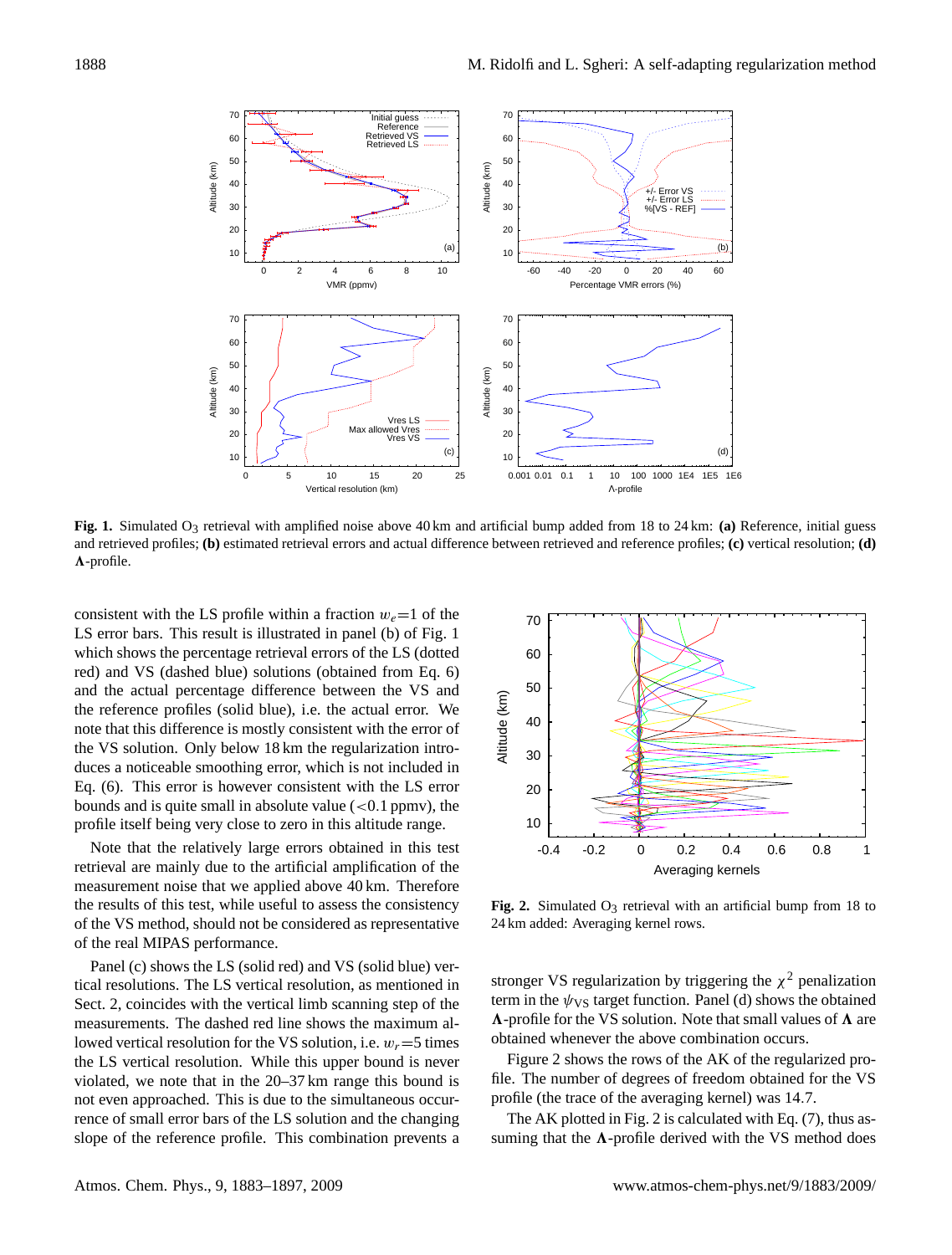not depend on the actual VMR profile encountered in the atmosphere. Therefore, the AK of Fig. [2](#page-5-1) represents only *locally* (i.e. for the current  $\Lambda$ ) the spatial response function of the measuring system. We point out that the large width of the AK rows for altitudes  $>40$  km is due to the strong regularization triggered by the artificially amplified noise in the synthetic observations.

#### 3.2 Tests with real observations from a single limb scan

In this subsection we present the results of retrievals based on real MIPAS measurements related to a single limb scan. For this analysis we selected scan number 060 of ENVISAT orbit 15451 from 12 February 2005. The approximate average latitude of the tangent points is 82◦ South. This scan shows low stratospheric temperatures, hence a reduced S/N ratio that triggers oscillations in the unregularized retrieval. Moreover, it includes limb views with tangent altitudes penetrating the cloud-free upper troposphere.

## <span id="page-6-1"></span>3.2.1 Selection of VS parameters

The choice of the parameters driving the strength of the regularization is often a critical step when they have to be determined by the user on the basis of a tuning procedure. In fact the tuning is necessarily based on some assumed profile and therefore the results may not be optimal when there is a substantial difference between the actual and the assumed profile.

In the case of the VS method, the strength of the regularization (i.e. the magnitude of the  $\Lambda$ -profile) is indirectly driven by the  $w_e$  and  $w_r$  coefficients. In principle  $w_e$  and  $w_r$ may be chosen arbitrarily and independently from each other. However, there is a positive correlation between allowed  $\chi^2$ increase and vertical resolution degradation, therefore not all the couples  $(w_e, w_r)$  are equally meaningful. For instance, if a small  $w_r$  is imposed, the difference between the regularized and unregularized profiles will be small, and therefore the increase of  $\chi^2$  will also be small, so that a large value of  $w_e$  would make ineffective the related constraint.

This concept is illustrated in Fig. [3,](#page-6-0) which is a color map of the logarithm of the minimum of the target function  $\psi_{VS}$ of Eq. [\(9\)](#page-2-3) as a function of  $w_e$  and  $w_r$  for CH<sub>4</sub> retrieval. From this map we see that *well chosen* couples  $(w_e, w_r)$  are those for which variations of the target function minimum occur for small variations of any of the two parameters. This situation occurs in Fig. [3](#page-6-0) around the diagonal from bottom-left to top-right. Analogous maps for the other MIPAS retrieval targets show the same behavior for roughly the same values of  $(w_e, w_r)$ . Therefore we find that well chosen couples do not depend on the actual atmosphere and target profile.

From the previous considerations one may argue that a single parameter  $w_e$  or  $w_r$  could be sufficient to control both the vertical resolution degradation and the  $\chi^2$  increase. While this is true for most MIPAS retrieval targets, the double con-



<span id="page-6-0"></span>**Fig. 3.** Map of the logarithm of the minimum of  $\psi_{VS}(\Lambda)$  as a function of  $w_e$  and  $w_r$  for CH<sub>4</sub> retrieval.

straint in  $\psi_{VS}$  ensures, with very little overhead added, a good behavior even in some *pathological* conditions. These include, for instance, the case of an almost linear profile versus altitude, or the case of very large relative error bars such as in the case of  $NO<sub>2</sub>$  retrievals above 60 km. In both cases a single limitation on the  $\chi^2$  increase would lead to profiles with a dramatically degraded vertical resolution. In the  $NO<sub>2</sub>$  case, the regularized profiles become straight lines above 40 km, a physically unacceptable shape. On the other hand a single constraint on the vertical resolution leads to the loss of detailed features of the profile also in the case of relatively small error bars, such as in the double-peaked  $O_3$ profile retrieval considered in Sect. [3.](#page-4-0)

Figure [4](#page-7-1) reports the obtained CH<sup>4</sup> profiles for some well chosen  $(w_e, w_r)$  couples. The related  $\chi^2$  increase with respect to the LM method is reported in the legend. We see that the couple  $(w_e, w_r) = (1, 5)$  permits to achieve a strong regularization with a marginal increase (0.56%) of the  $\chi^2$ . Considering the large oscillations detected in MIPAS profiles during the validation phase (see Sect. [1\)](#page-0-1), we would suggest this choice for routine MIPAS retrievals and we will use this couple for the tests reported hereafter in this section.

Note however that a softer regularization (such as  $(w_e, w_r)$ =(0.6, 3)) may be advisable for specific applications of the retrieved profiles. In fact strong regularization degrades significantly the vertical resolution, generally making more difficult the comparison to independent observations [\(Rodgers and Connor,](#page-13-23) [2003;](#page-13-23) [Ridolfi et al.,](#page-13-24) [2006,](#page-13-24) [2007\)](#page-13-25) or model results [\(Lahoz et al.,](#page-13-26) [2007\)](#page-13-26).

#### 3.2.2 Comparison of altitude-dependent regularizations

In this subsection we briefly compare the VS method with the other altitude-dependent techniques (GCV and SGCV) introduced in Sect. [2.](#page-1-0) The purpose of this comparison is twofold. On one side we show that the  $\Lambda$ -profiles obtained with the VS method have some correlation with those obtained with other more general methods such as the vectorial version of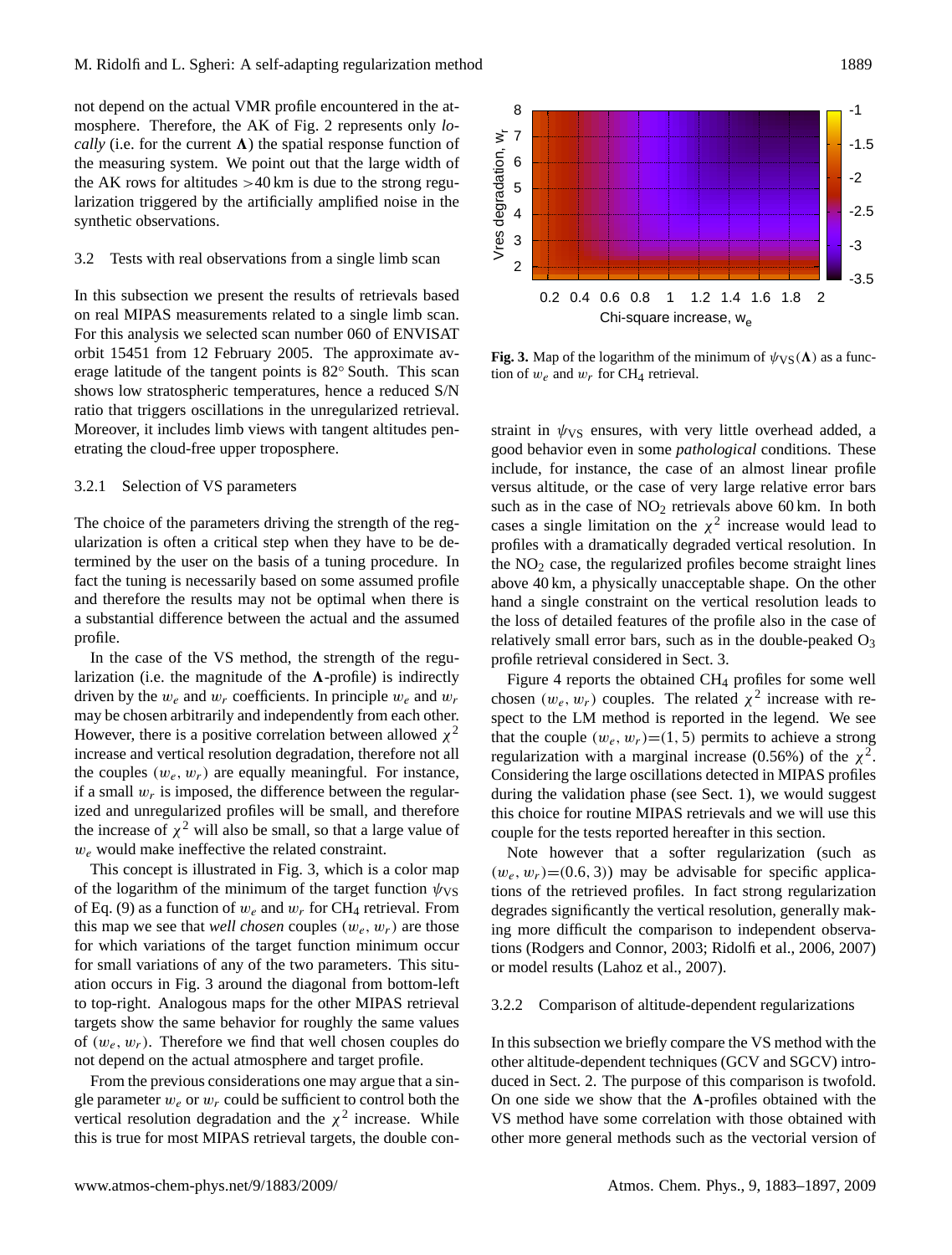

<span id="page-7-1"></span>**Fig. 4.** Comparison of CH4 profiles retrieved with the VS method for various  $(w_e, w_r)$  couples. The retrieved LM profile is shown for reference. All profiles but the leftmost are horizontally shifted by 0.4 ppmv each for a clearer representation. Legend includes percentage  $\chi^2$  increase with respect to the LM method.

GCV. On the other hand we also show that the VS method achieves better results by implementing constraints specific to the inversion problem under consideration.

Figure [5](#page-8-0) illustrates the results of the comparison for the retrieval of CH<sub>4</sub>. The obtained  $\Lambda$ -profiles, reported in panel (d), show similar shapes as a function of altitude. As shown in panel (c) the GCV method produces a dramatic degradation of the vertical resolution in the 25–40 km altitude range. To restore the vertical resolution constraint of the VS method, the scaling factor of SGCV is less than 0.001. As a consequence the regularization achieved by the SGCV method is very weak, as confirmed by panel (a) and (b), reporting profiles and errors, respectively. Despite the generally large degradation in vertical resolution, the GCV method is not able to smooth out the feature of the LM profile in the 10–15 km range. On the other hand this objective is achieved by the VS method with only the marginal  $\chi^2$  increase mentioned above (0.56%).

## 3.2.3 Comparison of VS method with self adapting scalar regularizations

In this subsection we compare the VS method with the LC and EC scalar regularization methods already introduced in Sect. [2,](#page-1-0) using the retrievals of  $CH_4$ ,  $O_3$  and  $H_2O$  as test cases. The results are illustrated in Figs. [6,](#page-8-1) [7](#page-8-2) and [8,](#page-10-0) respectively.

We see that with the rather strong choice of  $(w_e, w_r) = (1, 5)$  the VS method is able to smooth out quite large oscillations, such as those in the  $H_2O$  profile above the tropopause. Due to the large variability of the water profile across the retrieval altitude range, these oscillations could not be smoothed by any of the scalar methods considered.

On the other hand, in the ozone retrieval small error bars suggest that the feature in the 20–26 km range may be real. In this case, both the EC and VS methods are able to preserve this feature, while the LC method smooths it out badly.

These results indicate that the VS method, due to its adaptive capability, is able to achieve a strong regularization while preserving small-scale profile features when the LM profile errors are small compared with the amplitude of the feature itself. On the other hand the structures at 15–20 km in the  $H<sub>2</sub>O LM$  profile and at 25–30 km in the CH<sub>4</sub> LM profile are smoothed out by the VS method. We do not know if these structures are real, however the point is: can we *believe* an oscillation or feature of the LM profile if its amplitude is comparable with the error bars? The answer depends on the specific application for which the profile is used. A smaller  $(w_e, w_r)$  couple would maintain these structures in the regularized profiles, as explained in Sect. [3.2.1.](#page-6-1) We *believe* that ultimately, in order to resolve the mentioned structures we would need a thinner instrument field of view and/or better signal to noise ratio in the measurements.

## <span id="page-7-0"></span>**4 Results of retrievals from a full MIPAS orbit**

In this section we analyze the performance of the VS method based on measurements from a full MIPAS orbit. Visual inspection of individual profiles from a large sample of scans is unpractical, so we introduce some quantifiers to characterize the average performance of the retrieval.

The first quantifier we consider is  $\bar{\chi}^2_R$ , which is the arithmetic mean (on the orbit) of the normalized chi-square  $\chi^2$ (see [Bevington and Robinson,](#page-12-2) [2003\)](#page-12-2) related to individual profiles.

To measure the smoothness of a profile we introduce an oscillation quantifier  $\Omega_2$  that, for a single profile  $x_i=x(z_i)$ ,  $i=1, \ldots, n$  is defined as

$$
\Omega_2 = 100 \cdot \sqrt{\frac{1}{n-2} \sum_{i=2}^{n-1} \left[ x_i - x_{i-1} - \frac{x_{i+1} - x_{i-1}}{z_{i+1} - z_{i-1}} (z_i - z_{i-1}) \right]^2}. \tag{15}
$$

The quantity  $\Omega_2$  represents the root mean square distance between each profile point  $x_i$  and the linear interpolation at  $z_i$ from the two adjacent points  $x_{i-1}$  and  $x_{i+1}$ . The factor 100 is introduced for better readability of the actual numbers. Note that  $\Omega_2=0$  if and only if the profile is a line. Moreover, when the  $z_i$  are equispaced,  $\Omega_2$  is proportional to the  $\ell_2$  norm of the discrete second derivative of the profile. We then take the arithmetic mean  $\overline{\Omega}_2$  (on the orbit) of the  $\Omega_2$  related to individual profiles.

The last quantifier we consider is the number of degrees of freedom (DoF) of the retrieval. We divide this number by the number  $n$  of points of the retrieved profile, since this latter can vary from scan to scan due to cloud contamination. We then take the arithmetic mean DoF/*n* on the orbit.

We compare the VS method with different  $(w_e, w_r)$  couples with the LM (no regularization, only LM modification) and the EC methods. For each of the VS tests,  $\Lambda$ -profiles with 9 base points have been used. We found that the LC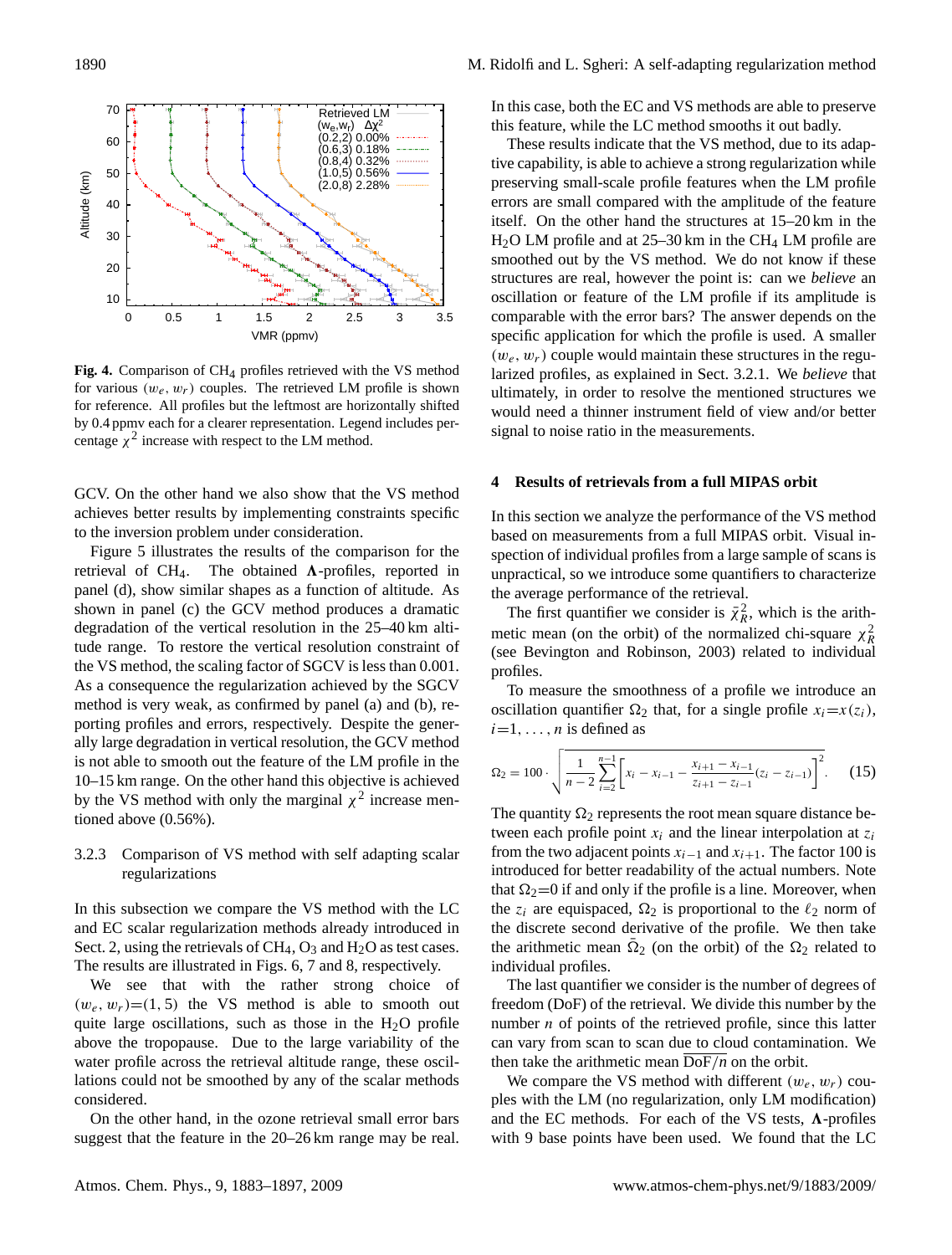

<span id="page-8-0"></span>profiles but the leftmost are horizontally shifted by 0.4 ppmv each for a clearer representation. (a) Retrieved profiles; (b) estimated retrieval errors; **(c)** vertical resolutions; **(d)**  $\Lambda$ -profiles. **Fig. 5.** Retrieval of CH4 from single scan MIPAS measurements: LM (reference), VS, GCV and SGCV regularization techniques. All VMR



<span id="page-8-1"></span>**Fig. 6.** CH4 retrieval with LM (reference), VS, EC and LC methods. Profiles (left), errors (center) and vertical resolution (right). All VMR profiles but the leftmost are horizontally shifted for a clearer representation.

method poses some problems when there is no user supervision of the individual retrievals. In fact, the L-curve is a log-log plot between the squared norm of the constraint (sec-ond term of Eq. [1\)](#page-1-1) and the  $\chi^2$  (first term of Eq. 1) for a range of values of the regularization parameter  $\lambda$ . Generally the shape of the L-curve is similar to that of the "L" letter, (hence the name) showing a single corner with maximum curvature. The LC method selects the value of  $\lambda$  corresponding to the



<span id="page-8-2"></span>**Fig. 7.** O<sub>3</sub> retrieval with LM (reference), VS, EC and LC methods. Profiles (left), errors (center) and vertical resolution (right). All VMR profiles but the leftmost are horizontally shifted for a clearer representation.

corner of the L-curve. However, for the problem under investigation, we found that the L-curve is not always really *L-shaped*. In these cases the values of the λ parameter obtained for the maximum of curvature may be meaningless.

In this section we will use both synthetic and real MI-PAS measurements. Real measurements refer to the full EN-VISAT orbit 15451, already considered in the single scan tests. The orbit consists of 79 nominal scans [\(Dudhia,](#page-13-22) [2008\)](#page-13-22).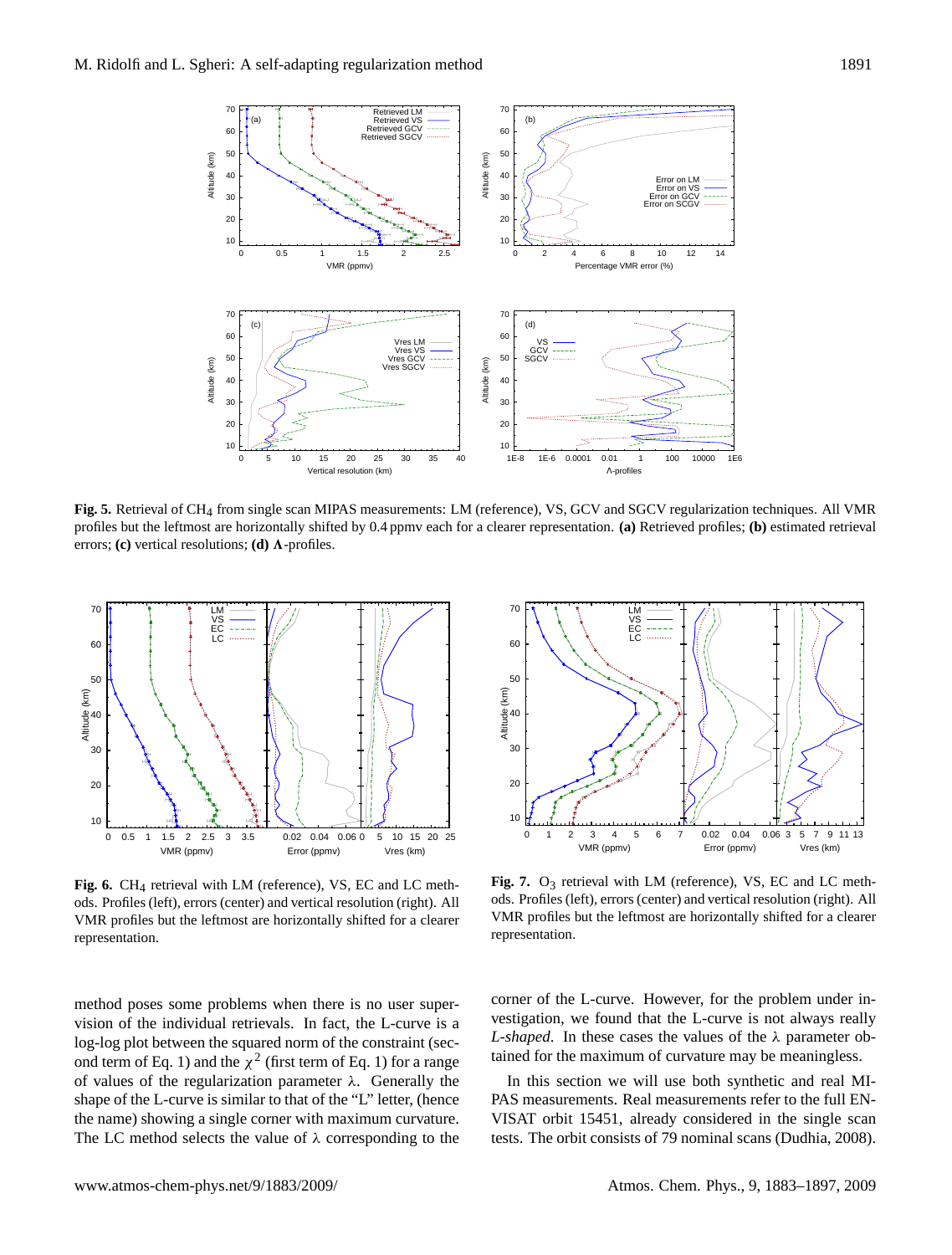<span id="page-9-0"></span>**Table 1.** Summary of retrieval errors from a full orbit of synthetic MIPAS measurements. Average  $(\overline{\Delta x})$  and standard deviation ( $\sigma$ ) of the differences between retrieved and true profile (K for temperature and ppmv for VMR). The standard deviation of the LS profile is estimated from the diagonal of the **S**x matrix, and is reported for reference.

|                  |                       | LS           | LM            | EC            | VS(0.6,3)     | VS(1,5)       |
|------------------|-----------------------|--------------|---------------|---------------|---------------|---------------|
| T                | $\Delta x$            |              | $-7.170E - 2$ | $-3.679E - 2$ | $-2.126E - 2$ | $5.932E - 2$  |
|                  | $\sigma$              | $1.934E+0$   | $1.123E+0$    | $8.120E - 1$  | $5.882E - 1$  | $6.589E - 1$  |
| H <sub>2</sub> O | $\Delta x$            |              | $1.663E - 2$  | $1.864E - 2$  | $9.430E - 3$  | $-8.945E - 3$ |
|                  | $\sigma$              | $1.316E+0$   | $9.808E - 1$  | $9.460E - 1$  | $8.315E - 1$  | $7.489E - 1$  |
| O <sub>3</sub>   | $\Delta x$            |              | $2.028E - 3$  | $-3.041E-3$   | $-5.129E - 4$ | $-4.281E - 3$ |
|                  | $\sigma$              | $1.794E - 1$ | $7.277E - 2$  | $6.053E - 2$  | $4.853E - 2$  | $6.327E - 2$  |
| HNO <sub>3</sub> | $\Delta x$            |              | $6.850E - 6$  | $6.212E - 6$  | $4.074E - 6$  | $6.402E - 6$  |
|                  | $\sigma$              | $7.028E - 4$ | $2.217E - 4$  | $1.654E - 4$  | $1.392E - 4$  | $1.763E - 4$  |
| CH <sub>4</sub>  | $\overline{\Delta x}$ |              | $1.193E - 3$  | $4.213E - 4$  | $1.074E - 3$  | $7.634E - 4$  |
|                  | $\sigma$              | $1.306E - 1$ | $4.802E - 2$  | $3.478E - 2$  | $2.987E - 2$  | $1.774E - 2$  |
| $N_2O$           | $\Delta x$            |              | $9.005E - 5$  | $-2.636E - 4$ | $5.251E - 5$  | $-9.897E - 6$ |
|                  | $\sigma$              | $2.740E - 2$ | $7.183E - 3$  | $4.733E - 3$  | $4.320E - 3$  | $3.842E - 3$  |
| NO <sub>2</sub>  | $\Delta x$            |              | $6.932E - 4$  | $5.607E - 4$  | $6.722E - 4$  | $6.924E - 4$  |
|                  | $\sigma$              | $4.504E - 3$ | $3.985E - 3$  | $2.431E - 3$  | $2.815E - 3$  | $2.764E - 3$  |

<span id="page-9-1"></span>**Table 2.** Summary of retrieval performances for a full orbit of synthetic MIPAS measurements.

|                  |                                                                                              | <b>REF</b> | LM                        | EC                                 | VS(0.6,3)                          | VS(1,5)                            |
|------------------|----------------------------------------------------------------------------------------------|------------|---------------------------|------------------------------------|------------------------------------|------------------------------------|
| T                | $\bar{\chi}^2_R \over \bar{\Omega}_2$<br>$\overline{\text{DoF}/n}$                           | 110.924    | 1.099<br>212.221<br>0.680 | 1.111<br>164.944<br>0.581          | 1.107<br>123.649<br>0.532          | 1.133<br>107.937<br>0.364          |
| H <sub>2</sub> O | $\bar{\chi}^2_R$ $\bar{\Omega}^2_2$<br>$\overline{\text{DoF}/n}$                             | 279.966    | 1.020<br>360.508<br>0.590 | 1.022<br>315.149<br>0.545          | 1.021<br>325.411<br>0.498          | 1.026<br>298.454<br>0.336          |
| $O_3$            | $\bar{\chi}^2_R$ $\bar{\Omega}_2$<br>$\overline{\text{DoF}/n}$                               | 15.148     | 1.034<br>18.914<br>0.601  | 1.041<br>16.376<br>0.529           | 1.037<br>14.734<br>0.468           | 1.043<br>14.341<br>0.363           |
| HNO <sub>3</sub> | $\bar{\chi}^2_R \over \bar{\Omega}_2$<br>$\overline{\text{DoF}/n}$                           | 0.027      | 1.039<br>0.044<br>0.565   | 1.044<br>0.034<br>0.475            | 1.040<br>0.029<br>0.490            | 1.043<br>0.030<br>0.368            |
| CH <sub>4</sub>  | $\bar{\chi}^2_R \over \bar{\Omega}_2$<br>$\overline{\mathrm{DoF}/n}$                         | 0.929      | 1.023<br>6.313<br>0.527   | 1.025<br>4.547<br>0.475            | 1.025<br>2.859<br>0.454            | 1.029<br>1.017<br>0.315            |
| N <sub>2</sub> O | $\bar{\chi}^2_R \bar{\tilde{\Omega}}^2_2$<br>$\overline{\mathrm{DoF}/n}$                     | 0.334      | 1.031<br>0.840<br>0.627   | 1.033<br>0.558<br>0.555            | 1.033<br>0.393<br>0.469            | 1.039<br>0.283<br>0.327            |
| NO <sub>2</sub>  | $\bar{\chi}^2_R$ $\bar{\Omega}^2_2$<br>$\overline{\text{DoF}/n}$                             | 0.040      | 1.010<br>0.264<br>0.787   | 1.011<br>0.107<br>0.701            | 1.012<br>0.107<br>0.637            | 1.015<br>0.094<br>0.532            |
| Avg.<br>wrt LM   | $\Delta \bar{\chi}^2_R$ (%)<br>$\Delta\Omega_2(\%)$<br>$\Delta\overline{\mathrm{DoF}/n}$ (%) |            |                           | $+0.419$<br>$-27.431$<br>$-11.768$ | $+0.257$<br>$-39.294$<br>$-18.696$ | $+0.971$<br>$-48.135$<br>$-40.638$ |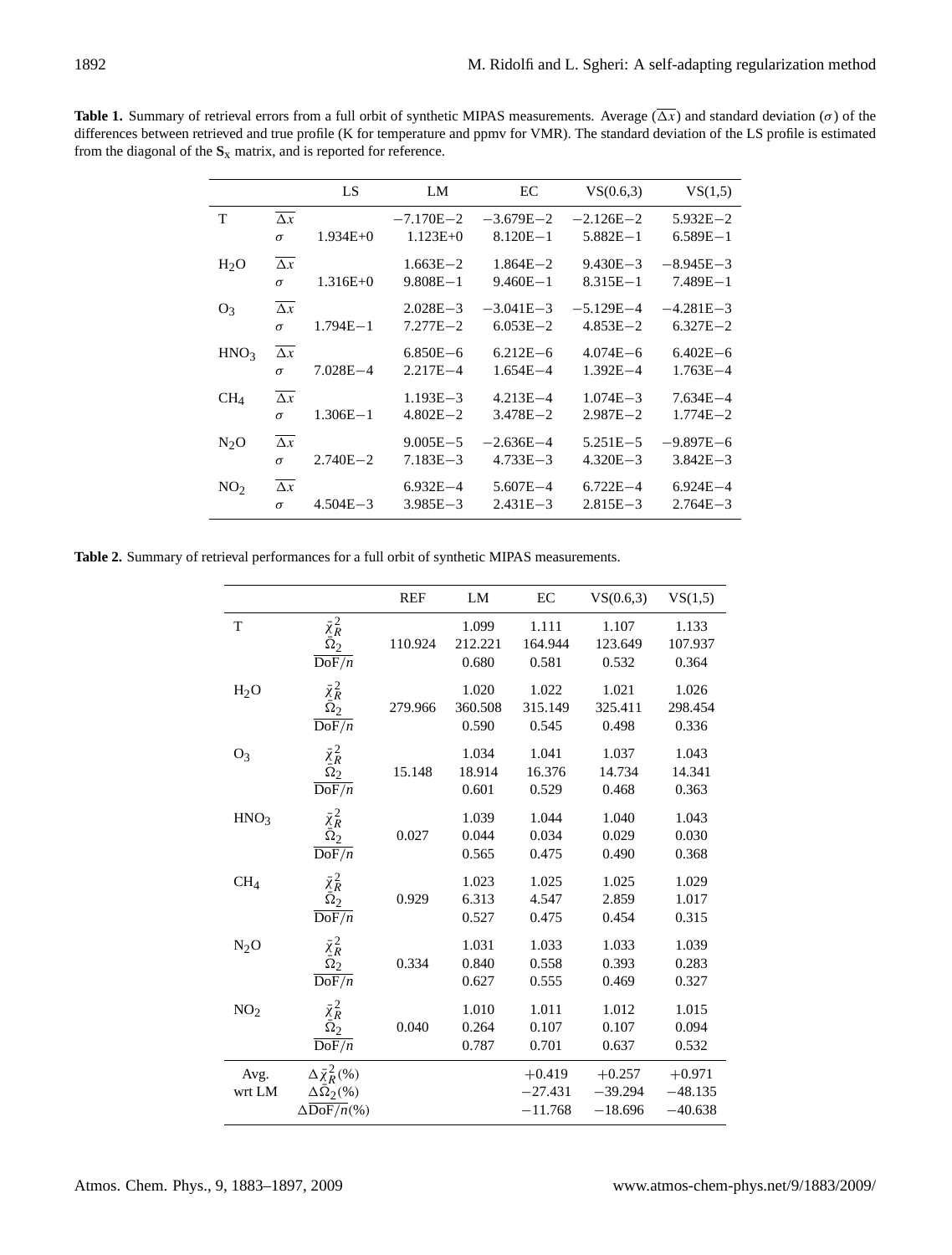

<span id="page-10-0"></span>Fig. 8. H<sub>2</sub>O retrieval with LM (reference), VS, EC and LC methods. Log-scale plot of profiles (left), errors (center) and vertical resolution (right). All VMR profiles but the leftmost are horizontally scaled for a clearer representation.

Several measurements related to scan 4 are however corrupted, therefore the retrieval is performed only on 78 scans. The synthetic measurements, generated from a known atmosphere, emulate the same acquisition scenario.

The computational overhead introduced by the VS method depends on the number of base points used for the  $\Lambda$ -profile, and on how often the  $\Lambda$ -profile is updated (i.e. how often the minimization of  $\psi_{VS}$  is carried out). Within our setup (9 base points and  $\Lambda$ -profile updated every scan) the overall runtime increase is less than 20% with respect to the LM method. This is a quite encouraging result, considering that in operational retrievals fewer base points might be sufficient to achieve a good regularization and also that the  $\Lambda$ -profile could be updated only when strictly necessary. Update of  $\Lambda$  is in fact necessary only when the actual unregularized VMR profile encountered in the atmosphere is significantly different (i.e. beyond a few error bars) from the VMR profile used for the last calculation of  $\Lambda$ .

#### 4.1 Retrieval from synthetic MIPAS data

In this subsection we use synthetic measurements that assume the observation geometry of the full MIPAS orbit 15451. The synthetic measurements were generated using the same forward model setup as in Sect. [3.1,](#page-4-1) but without any  $O<sub>3</sub>$  bump or noise amplification. Since the true atmosphere is known, we can characterize the error of the retrieved profiles with the mean  $(\Delta x)$  and the standard deviation ( $\sigma$ ) of the difference between the retrieved and the true profile at each retrieval grid point along the orbit. This data is reported in Table [1](#page-9-0) for each target species and retrieval method, the parameters  $(w_e, w_r)$  used in the VS method are shown in parenthesis. Since the pure LS method did not always converge, we calculated the  $\sigma$  of the LS method ( $\sigma$ <sub>LS</sub>) as the

average of  $\sqrt{(S_x)_{jj}}$  over the altitudes  $z_j$  and the scans of the orbit.

To check the altitude behavior of the errors, we also broke down the differences between retrieved and true profiles into altitude bins centered around nominal MIPAS tangent altitudes. For each bin we calculated the mean and the standard deviation of the sample. We report in Figs. [9,](#page-11-1) [10](#page-11-2) and [11](#page-11-3) the plots of the standard deviations for CH<sub>4</sub>,  $O_3$  and H<sub>2</sub>O retrievals, respectively. The  $\sigma$  of the LS method ( $\sigma$ <sub>LS</sub>) is calculated by binning  $\sqrt{(S_x)_{jj}}$ .

We report in Table [2,](#page-9-1) for each target species and each profile type, the values of  $\bar{\chi}^2_R$ ,  $\bar{\Omega}_2$  and  $\overline{\text{DoF}}/n$ , except for the reference (REF) profile, for which only the  $\overline{\Omega}_2$  is defined. The last row of the table contains the percentage variation of  $\bar{\chi}^2$ ,  $\bar{\Omega}_2$  and  $\overline{\text{DoF}}/n$  with respect to the LM method, averaged over the retrieval targets.

From Table [1](#page-9-0) we can see that, for all retrieved profiles  $\overline{\Delta x}$  is smaller than the related  $\sigma$ , thus indicating that the bias of the retrieved profiles is not significant. Furthermore, the standard deviation of all the retrieved profiles is smaller than  $\sigma_{LS}$ . The estimated  $\sigma$  contains the contributions of both the smoothing error and the retrieval noise [\(Rodgers,](#page-13-16) [2000\)](#page-13-16). Hence the smoothing error possibly introduced by the regularization is more than compensated by the achieved reduction of the noise error. We also note that both the EC and VS methods achieve a significant reduction of the  $\sigma$  with respect to the LM technique. Further comments arise from the inspection of the altitude behaviors of  $\sigma$  reported in Figs. [9,](#page-11-1) [10](#page-11-2) and [11.](#page-11-3) As expected, the VS(1,5) achieves a stronger regularization than the  $VS(0.6,3)$ . Therefore it obtains a smaller error in the altitude regions where the reference profile is close to a line (see e.g.  $CH_4$  profile or the  $H_2O$  profile above the tropopause). We note however that the  $\sigma$  of the profiles retrieved with VS(1,5) is smaller than  $\sigma_{LS}$  in all altitude ranges, consistently with the choice of  $w_e=1$ .

From Table [2](#page-9-1) we see that the weakest VS regularization considered  $(w_e, w_r) = (0.6, 3)$  already provides on average both a smaller  $\bar{\chi}^2_R$  increase and a larger  $\bar{\Omega}_2$  reduction with respect to the EC scalar method. A further reduction of the  $\overline{\Omega}_2$  is achieved by the VS method with  $(w_e, w_r) = (1, 5)$  at the expenses of a quite large (0.97%, i.e. double of that of the EC method)  $\bar{\chi}^2_R$  increase. Because of this large  $\bar{\chi}^2_R$  increase, stronger regularizations (such as VS with  $(w_e, w_r)=(2, 8)$ ) were not attempted with synthetic measurements.

## 4.2 Retrieval from real MIPAS data

In this subsection we use real MIPAS measurements related to the full ENVISAT orbit 15451. Table [3](#page-12-3) shows the results of the test, with the same format of Table [2.](#page-9-1)

As in the case of synthetic measurements, we note that the weakest VS regularization considered  $(w_e, w_r)$ =(0.6, 3) already provides on average both a smaller  $\bar{\chi}^2_R$  increase and a larger  $\overline{\Omega}_2$  reduction with respect to the EC scalar method. A further reduction of the  $\overline{\Omega}_2$  is achieved by the VS method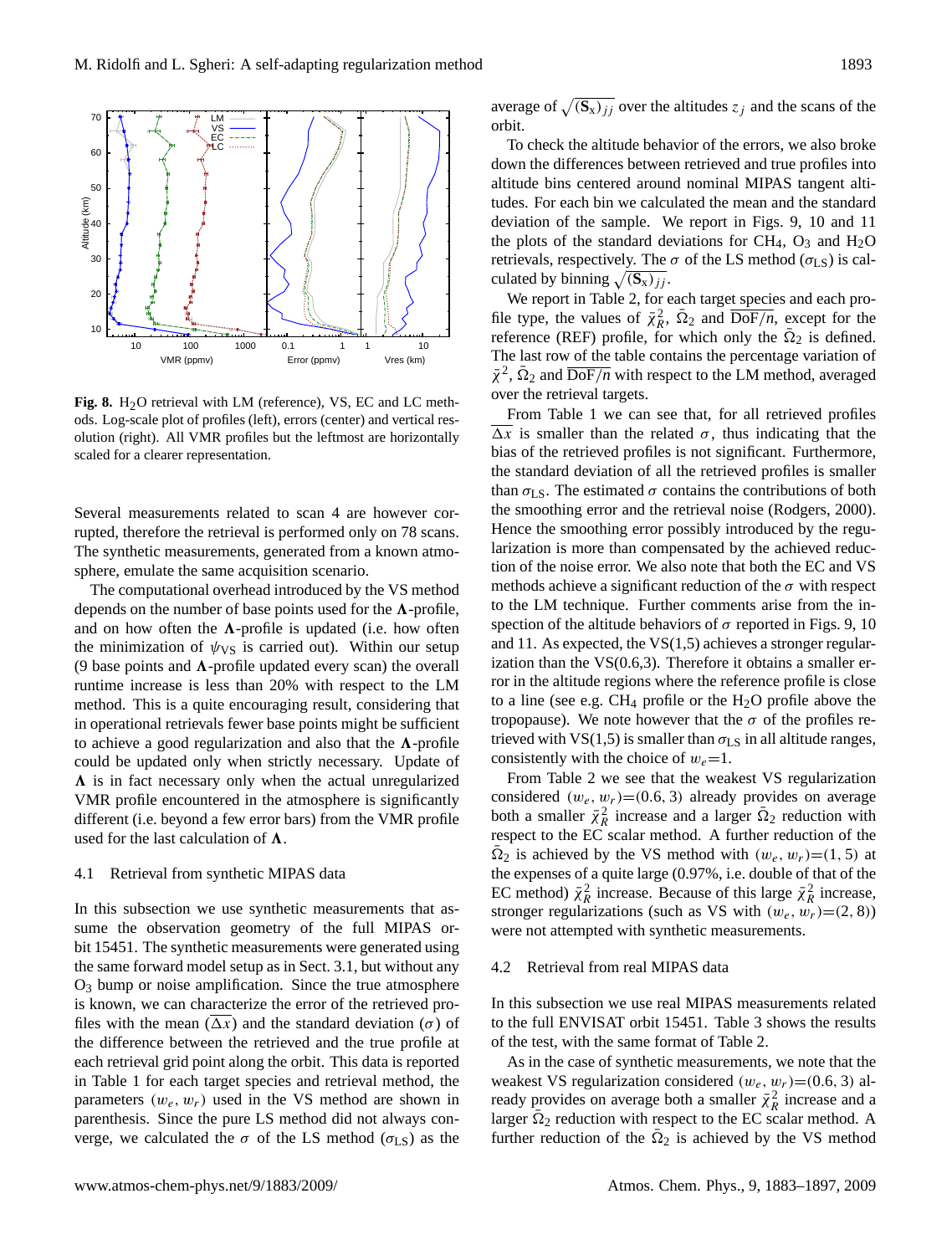

<span id="page-11-1"></span>Fig. 9. CH<sub>4</sub> retrieval with LM, EC and VS regularization methods: standard deviations of the differences between the retrieved and true profiles. The differences were binned around nominal MIPAS tangent altitudes.



<span id="page-11-2"></span>**Fig. 10.** O<sub>3</sub> retrieval with LM, EC and VS regularization methods: Standard deviations of the difference between the retrieved and true profiles. The differences were binned around nominal MIPAS tangent altitudes.

with  $(w_e, w_r) = (1, 5)$  with  $\overline{\chi}^2_R$  values close to those of EC. The VS method with  $(w_e, w_r) = (2, 8)$  achieves a further reduction of the  $\bar{\Omega}_2$  at the expenses of a quite large  $\bar{\chi}^2_R$  increase.

The advantages of the VS method are particularly noticeable in the case of the  $H_2O$ , CH<sub>4</sub> and N<sub>2</sub>O target species. The H2O profile probably gets a particular benefit from different strengths of regularization that are applied above and below the tropopause. Above the tropopause a strong regularization can be applied since the profile is almost linear with altitude. Below the tropopause only a weak regularization can be applied since the profile deviates significantly from linearity. In the case of  $CH_4$  and  $N_2O$ , there are quite large altitude inter-



<span id="page-11-3"></span>Fig. 11. H<sub>2</sub>O retrieval with LM, EC and VS regularization methods: standard deviations of the difference between the retrieved and true profiles. The differences were binned around nominal MIPAS tangent altitudes.

vals where the profiles behave almost linearly so that the VS method can apply a strong regularization without significant  $\bar{\chi}^2_R$  increase. We note that these are the two MIPAS species for which unphysical oscillations were reported in the validation phase (see [Payan et al.,](#page-13-3) [2009\)](#page-13-3).

We may compare the results of the full orbit retrieval from synthetic (Table [2\)](#page-9-1) and real (Table [3\)](#page-12-3) measurements. We note that the  $\bar{\Omega}_2$  of the LM retrieved profiles is smaller in the synthetic case. This is due to the combination of two causes. First, synthetic measurements do not include systematic model errors which are present in the real observations. Second, the reference model atmosphere of the synthetic test retrieval is probably smoother than the actual atmosphere sounded by MIPAS in orbit 15451. There is however a reassuring similarity in the behavior of the regularization methods. This can be seen from the averages reported in the last row of the tables, i.e. the same regularization method achieves similar variations of  $\overline{\Omega}_2$  and  $\overline{\chi}_R^2$  with respect to the LM method.

## <span id="page-11-0"></span>**5 Conclusions**

In this work we introduce a new self-adapting method (VS) for determination of the altitude dependent strength of Tikhonov regularization. The method can be applied to the retrieval of vertical distribution profiles from observations sounding the atmosphere either at the limb or vertically.

We first prove the self-consistency of the implemented algorithm on the basis of synthetic limb-scanning observations. Secondly we test the method using both synthetic and real MIPAS observations. We compare the performance of the method with that of some scalar (LC and EC) and altitudedependent (GCV, SGCV) regularization schemes available in the literature. In all the tested cases the VS method achieves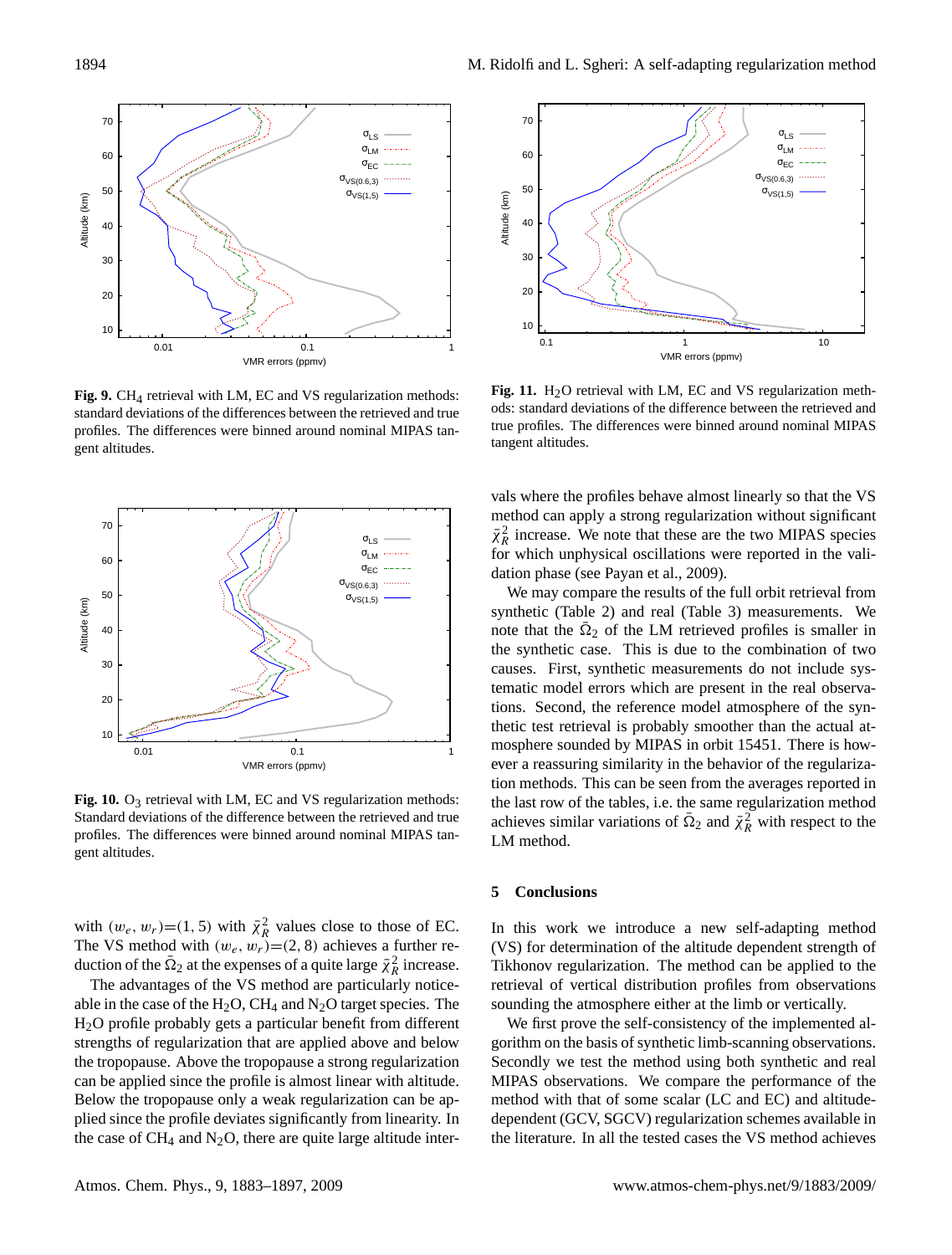|                  |                                           | LM      | EC        | VS(0.6,3) | VS(1,5)   | VS(2,8)   |
|------------------|-------------------------------------------|---------|-----------|-----------|-----------|-----------|
| T                | $\bar{\chi}^2_R \over \bar{\Omega}_2$     | 1.848   | 1.861     | 1.861     | 1.878     | 1.999     |
|                  |                                           | 383.590 | 310.534   | 283.719   | 251.254   | 190.034   |
|                  | $\overline{\mathrm{DoF}/n}$               | 0.600   | 0.563     | 0.657     | 0.546     | 0.362     |
| H <sub>2</sub> O | $\bar{\chi}^2_R \bar{\tilde{\Omega}}^2_2$ | 1.261   | 1.267     | 1.261     | 1.268     | 1.310     |
|                  |                                           | 449.590 | 365.930   | 289.166   | 229.185   | 166.063   |
|                  | $\overline{\text{DoF}/n}$                 | 0.747   | 0.694     | 0.600     | 0.440     | 0.269     |
| O <sub>3</sub>   | $\bar{\chi}^2_R$ $\bar{\Omega}_2$         | 2.575   | 2.586     | 2.579     | 2.583     | 2.644     |
|                  |                                           | 41.782  | 31.227    | 32.677    | 29.145    | 24.775    |
|                  | $\overline{\text{DoF}/n}$                 | 0.727   | 0.671     | 0.657     | 0.564     | 0.429     |
| HNO <sub>3</sub> | $\bar{\chi}^2_R$ $\bar{\Omega}_2$         | 1.223   | 1.226     | 1.219     | 1.222     | 1.251     |
|                  |                                           | 0.085   | 0.064     | 0.065     | 0.061     | 0.048     |
|                  | $\overline{\mathrm{DoF}/n}$               | 0.694   | 0.583     | 0.563     | 0.431     | 0.320     |
| CH <sub>4</sub>  | $\bar{\chi}^2_R \over \bar{\Omega}_2$     | 2.075   | 2.098     | 2.088     | 2.102     | 2.147     |
|                  |                                           | 32.754  | 19.764    | 15.941    | 11.539    | 3.660     |
|                  | $\overline{\text{DoF}/n}$                 | 0.744   | 0.686     | 0.617     | 0.477     | 0.315     |
| $N_2O$           | $\bar{\chi}_R^2$                          | 2.117   | 2.121     | 2.116     | 2.114     | 2.166     |
|                  | $\overline{\Omega}_2$                     | 2.900   | 1.855     | 1.268     | 0.806     | 0.478     |
|                  | $\overline{\text{DoF}/n}$                 | 0.661   | 0.617     | 0.561     | 0.421     | 0.290     |
| NO <sub>2</sub>  | $\bar{\chi}^2_R$ $\bar{\Omega}_2$         | 1.414   | 1.423     | 1.422     | 1.425     | 1.418     |
|                  |                                           | 0.463   | 0.208     | 0.207     | 0.145     | 0.080     |
|                  | $\overline{\text{DoF}/n}$                 | 0.748   | 0.675     | 0.693     | 0.581     | 0.432     |
| Avg.             | $\Delta \bar{\chi}^2_R$ (%)               |         | $+0.533$  | $+0.230$  | $+0.613$  | $+3.301$  |
| wrt LM           | $\Delta\bar{\Omega}_2(\%)$                |         | $-31.247$ | $-38.626$ | $-49.694$ | $-64.767$ |
|                  | $\Delta\overline{\mathrm{DoF}/n}$ (%)     |         | $-8.739$  | $-11.176$ | $-29.277$ | $-50.653$ |

<span id="page-12-3"></span>**Table 3.** Summary of retrieval performances for real MIPAS measurements of orbit 15451.

a better performance than the other methods, thanks to its altitude dependence and to the constraints employed, which are specific of the inversion problem under consideration.

The self-adaptability of the VS method permits to obtain a sufficiently strong regularization and, at the same time, the risk of over-smoothing sharp profile features is avoided when related information is present in the analyzed observations.

Future work will include a further assessment of the performance of the VS method on the basis of *difficult* but realistic situations, such as polar winter  $CH<sub>4</sub>$  retrieval in the case of vortex air masses sounded in a limited vertical region or polar winter  $NO<sub>2</sub>$  retrieval in the presence of descended  $NO<sub>x</sub>$ produced by particle precipitation.

An additional task will be the optimization of the algorithm for operational MIPAS data analysis and its extension to 2-D retrieval schemes.

The proposed method can be implemented in any Gauss-Newton-type algorithm for the retrieval of vertical distribution profiles. Currently the VS algorithm is coded in a standard FORTRAN routine both in a stand-alone version and in a version interfaced with the ORM code. The routine can be easily interfaced with any existing inversion software. The authors will be happy to freely supply the VS routine to scientists that would like to test the algorithm in their inversion codes, for no-profit purposes.

*Acknowledgements.* The authors would like to thank Bruno Carli, Massimo Carlotti and Simone Ceccherini for fruitful discussions. We also thank the IFAC-CNR institute in Firenze for making available computing and technical facilities through associate contract to M. R., in the frame of the research activity TA.P06.002.

### **References**

- <span id="page-12-0"></span>Allen, M: The relationship between variable selection and data augmentation and a method for prediction, Technometrics, 16, 125– 127, 1974.
- <span id="page-12-2"></span>Bevington, P. R. and Robinson, D. K.: Data Reduction and Error Analysis for the Physical Sciences, 3rd ed. McGraw–Hill, New York, USA, 2003.
- <span id="page-12-1"></span>Bowman, K. W., Rodgers, C. D., Kulawik, S. S., Worden, J., Sarkissian, E., Osterman, G., Steck, T., Lou, M., Eldering, A., Shephard, M., Worden, H., Lampel, M., Clough, S., Brown, P., Rinsland, C., Gunson, M., and Beer, R.: Tropospheric emission spectrometer: Retrieval method and error analysis, IEEE T. Geosci. Remote, 44(5), 1297–1307, 2006.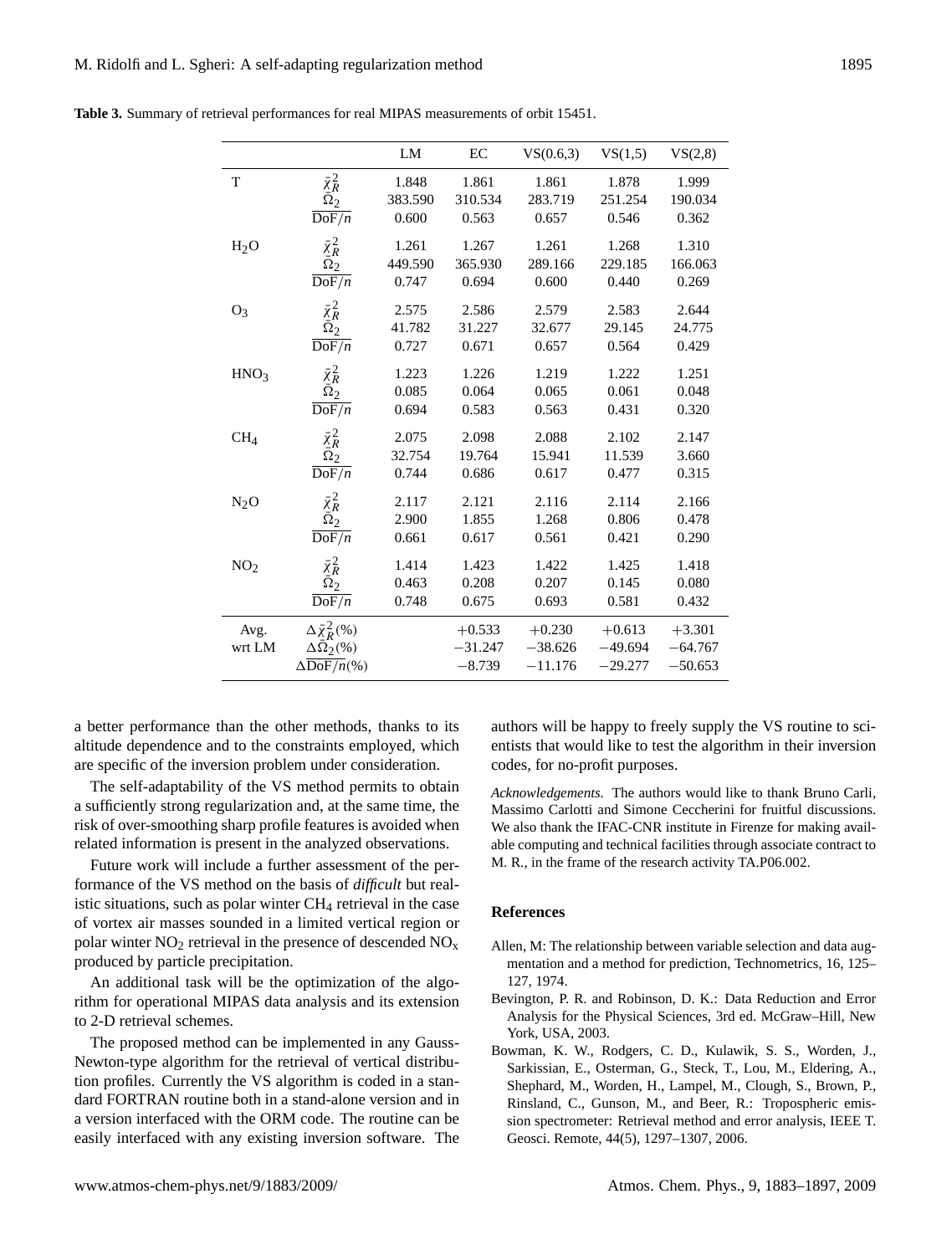- <span id="page-13-4"></span>Ceccherini, S.: Analytical determination of the regularization parameter in the retrieval of atmospheric vertical profiles, Opt. Lett., 30(19), 2554–2556, 2005.
- <span id="page-13-19"></span>Ceccherini, S., Belotti, C., Carli, B., Raspollini, P., and Ridolfi, M.: Technical Note: Regularization performances with the error consistency method in the case of retrieved atmospheric profiles, Atmos. Chem. Phys., 7, 1435–1440, 2007, [http://www.atmos-chem-phys.net/7/1435/2007/.](http://www.atmos-chem-phys.net/7/1435/2007/)
- <span id="page-13-10"></span>Choi, H. G., Thite, A. N., and Thompson, D. J.: Comparison of methods for parameter selection in Tikhonov regularization with application to inverse force determination, J. Sound Vib., 304, 894–917, 2007.
- <span id="page-13-12"></span>Doicu, A., Schreier, F., and Hess, M.: Iterative regularization methods for atmospheric remote sensing, J. Quant. Spectrosc. Ra., 83, 47–61, 2004.
- <span id="page-13-22"></span>Dudhia, A.: MIPAS-related section of the web-site of the Oxford University, online available at: [www.atm.ox.ac.uk/group/mipas,](www.atm.ox.ac.uk/group/mipas) last access: September 2008, 2008.
- <span id="page-13-0"></span>Fischer, H., Birk, M., Blom, C., Carli, B., Carlotti, M., von Clarmann, T., Delbouille, L., Dudhia, A., Ehhalt, D., Endemann, M., Flaud, J. M., Gessner, R., Kleinert, A., Koopman, R., Langen, J., López-Puertas, M., Mosner, P., Nett, H., Oelhaf, H., Perron, G., Remedios, J., Ridolfi, M., Stiller, G., and Zander, R.: MIPAS: an instrument for atmospheric and climate research, Atmos. Chem. Phys., 8, 2151–2188, 2008,

[http://www.atmos-chem-phys.net/8/2151/2008/.](http://www.atmos-chem-phys.net/8/2151/2008/)

- <span id="page-13-18"></span>Goffe, W. L., Ferrier, G. D., and Rogers, J.: Global Optimization of Statistical Functions with Simulated Annealing, J. Econometrics, 60, 65–100, 1994.
- <span id="page-13-6"></span>Golub, G. H., Heath, M., and Wahba, G.: Generalized crossvalidation as a method for choosing a good ridge parameter, Technometrics, 21(2), 215–223, 1979.
- <span id="page-13-8"></span>Hansen, P. C.: Analysis of discrete ill-posed problems by means of the L-curve, SIAM Rev., 34, 561–580, 1992.
- <span id="page-13-5"></span>Kleinert, A., Aubertin, G., Perron, G., Birk, M., Wagner, G., Hase, F., Nett, H., and Poulin, R.: MIPAS Level 1B algorithms overview: operational processing and characterization, Atmos. Chem. Phys., 7, 1395–1406, 2007, [http://www.atmos-chem-phys.net/7/1395/2007/.](http://www.atmos-chem-phys.net/7/1395/2007/)
- <span id="page-13-15"></span>Kulawik, S. S., Osterman, G., Jones, D. B. A., and Bowman, K. W.: Calculation of altitude-dependent Tikhonov constraints for TES nadir retrievals, IEEE T. Geosci. Remote, 44(5), 1334–1342, 2006.
- <span id="page-13-26"></span>Lahoz, W. A., Geer, A. J., Bekki, S., Bormann, N., Ceccherini, S., Elbern, H., Errera, Q., Eskes, H. J., Fonteyn, D., Jackson, D. R., Khattatov, B., Marchand, M., Massart, S., Peuch, V.-H., Rharmili, S., Ridolfi, M., Segers, A., Talagrand, O., Thornton, H. E., Vik, A. F., and von Clarmann, T.: The Assimilation of Envisat data (ASSET) project, Atmos. Chem. Phys., 7, 1773–1796, 2007,

[http://www.atmos-chem-phys.net/7/1773/2007/.](http://www.atmos-chem-phys.net/7/1773/2007/)

- <span id="page-13-13"></span>Lamm, P. K.: Some Recent Developments and Open Problems in Solution Methods for Mathematical Inverse Problems, Department of Mathematics, Michigan state University, USA, 1999.
- <span id="page-13-7"></span>Lawson, C. L. and Hanson, R. J.: Solving Least Squares Problems, Prentice-Hall, Englewood Cliffs, USA, 1974.
- <span id="page-13-14"></span>Modarresi, K. and Golub, G. H.: Using Multiple Generalized Cross-Validation as a Method for Varying Smoothing Effects, CSC2007, The SIAM Workshop on Combinatorial Scientific

Computing, San Francisco, USA, 2007.

- <span id="page-13-9"></span>Morozov, V.A.: Regularization methods for ill-posed problems, CRC Press, Boca Raton, USA, 1993.
- <span id="page-13-21"></span>Nemuc, A. V. and Dezafra, R. L.: Ground based measurements of stratoshperic ozone in Antarctica, Romanian Reports in Physics, 57(3), 445–452, 2005.
- <span id="page-13-3"></span>Payan, S., Camy-Peyret, C., Oelhaf, H., Wetzel, G., Maucher, G., Keim, C., Pirre, M., Huret, N., Engel, A., Volk, M. C., Kuellmann, H., Kuttippurath, J., Cortesi, U., Bianchini, G., Mencaraglia, F., Raspollini, P., Redaelli, G., Vigouroux, C., De Maziére, M., Mikuteit, S., Blumenstock, T., Velazco, V., Notholt, J., Mahieu, E., Duchatelet, P., Smale, D., Wood, S., Jones, N., Piccolo, C., Payne, V., Bracher, A., Glatthor, N., Stiller, G., Grunow, K., Jeseck, P., Te, Y., and Butz, A.: Validation of version-4.61 methane and nitrous oxide observed by MIPAS, Atmos. Chem. Phys., 9, 413–442, 2009,

[http://www.atmos-chem-phys.net/9/413/2009/.](http://www.atmos-chem-phys.net/9/413/2009/)

- <span id="page-13-17"></span>Press, W. H., Teukolsky, S. A., Vetterling, W. T., and Flannery, B. P.: Numerical Recipes in C: The Art of Scientific Computing, 2nd ed., Cambridge Univ. Press, Cambridge, UK, 1992.
- <span id="page-13-2"></span>Raspollini, P., Belotti, C., Burgess, A., Carli, B., Carlotti, M., Ceccherini, S., Dinelli, B. M., Dudhia, A., Flaud, J.-M., Funke, B., Höpfner, M., López-Puertas, M., Payne, V., Piccolo, C., Remedios, J. J., Ridolfi, M., and Spang, R.: MIPAS level 2 operational analysis, Atmos. Chem. Phys., 6, 5605–5630, 2006, [http://www.atmos-chem-phys.net/6/5605/2006/.](http://www.atmos-chem-phys.net/6/5605/2006/)
- <span id="page-13-20"></span>Remedios, J. J., Leigh, R. J., Waterfall, A. M., Moore, D. P., Sembhi, H., Parkes, I., Greenhough, J., Chipperfield, M.P., and Hauglustaine, D.: MIPAS reference atmospheres and comparisons to V4.61/V4.62 MIPAS level 2 geophysical data sets, Atmos. Chem. Phys. Discuss., 7, 9973–10017, 2007, [http://www.atmos-chem-phys-discuss.net/7/9973/2007/.](http://www.atmos-chem-phys-discuss.net/7/9973/2007/)
- <span id="page-13-1"></span>Ridolfi, M., Carli, B., Carlotti, M., von Clarmann, T., Dinelli, B. M., Dudhia, A., Flaud, J.-M., Hoepfner, M., Morris, P. E., Raspollini, P., Stiller, G., and Wells, R. J.: Optimized forward model and retrieval scheme for MIPAS near-real-time data processing, Appl. Optics, 39(8), 1323–1340, 2000.
- <span id="page-13-24"></span>Ridolfi, M., Ceccherini, S., and Carli, B.: Optimal interpolation method for intercomparison of atmospheric measurements, Opt. Lett., 31, 855–857, 2006.
- <span id="page-13-25"></span>Ridolfi, M., Blum, U., Carli, B., Catoire, V., Ceccherini, S., Claude, H., De Clercq, C., Fricke, K. H., Friedl-Vallon, F., Iarlori, M., Keckhut, P., Kerridge, B., Lambert, J.-C., Meijer, Y. J., Mona, L., Oelhaf, H., Pappalardo, G., Pirre, M., Rizi, V., Robert, C., Swart, D., von Clarmann, T., Waterfall, A., and Wetzel, G.: Geophysical validation of temperature retrieved by the ESA processor from MIPAS/ENVISAT atmospheric limb-emission measurements, Atmos. Chem. Phys., 7, 4459–4487, 2007, [http://www.atmos-chem-phys.net/7/4459/2007/.](http://www.atmos-chem-phys.net/7/4459/2007/)
- Rodgers, C. D.: Retrieval of atmospheric temperature and composition from remote measurements of thermal radiation, Rev. Geophys. Space Phys., 14, 609–624, 1976.
- <span id="page-13-16"></span>Rodgers, C. D.: Inverse Methods for Atmospheric Sounding: Theory and Practice, Vol. 2 of Series on Atmospheric, Oceanic and Planetary Physics, World Scientific, Singapore, 2000.
- <span id="page-13-23"></span>Rodgers, C. D. and Connor, B. J.: Intercomparison of remote sounding instruments, J. Geophys. Res. 108, 4116–4130, 2003.
- <span id="page-13-11"></span>Schimpf, B. and Schreier, F.: Robust and efficient inversion of vertical sounding atmospheric high-resolution spectra by means of